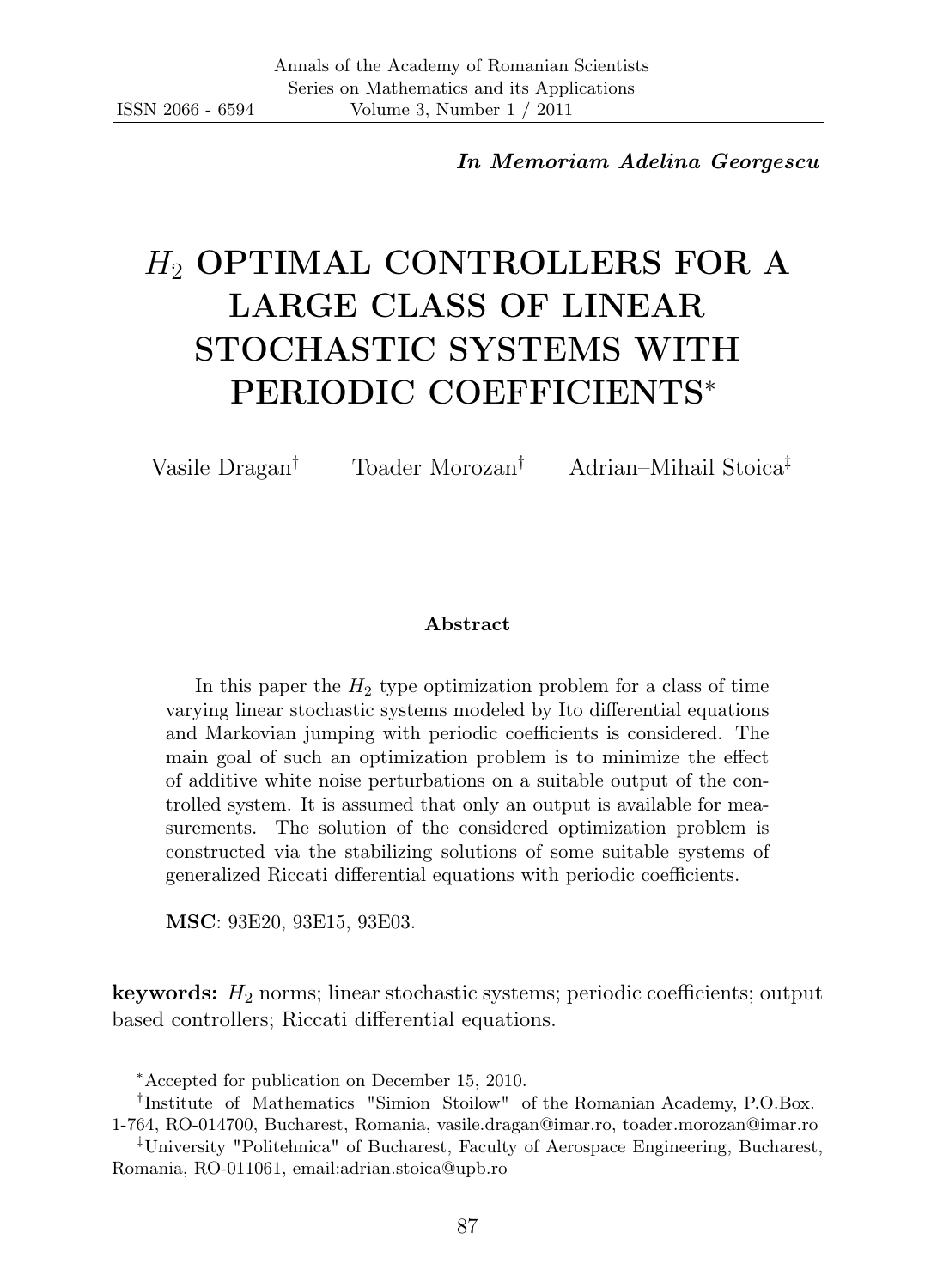#### 1 Introduction

The  $H_2$  and the linear quadratic control problems for linear stochastic systems have been widely studied in the current literature. A particular attention was paid to two classes of stochastic systems, namely Markov jump linear systems and systems subject to multiplicative white noise.When an important and unpredictible variation causes a discrete change in the plant characterization at isolated points in time, a Markov chain with a finite state space is a natural model for the plant parameter processes.

Some illustrative applications of these systems can be found for example in [2, 13, 16, 17] and their references, where stochastic stability properties and useful results concerning controllability, observability and optimal control are presented.

More recently, the  $H_2$  control problem for Markov jump linear systems has been studied in [3] for the state feedback case and [11] for the output feedback case. The stochastic systems with multiplicative white noise naturally arise in control problems of linear uncertain systems with stochastic uncertainty (see [12, 15, 19] and the references therein). Results concerning the  $H_2$ control problem for this type of systems are derived for instance in [4, 6]. In  $[8]$  the  $H_2$  optimal state feedback control problem is addressed for time varying periodic linear stochastic systems subject to both Markov jumps and multiplicative white noise. The afore mentioned paper extends to the time varying periodic case a part of the results from [7].

In the present paper we extend the results of [8] to the case when only an output is available for measurements. Lately, there is an increasing interest in the consideration of control problems for systems modeled by differential equations with periodic coefficients. For the reader's convenience we refer to [1].

The outline of the paper is: Section 2 contains the description of the mathematical model of the considered controlled systems. Also the  $H_2$  optimization problems are stated. Section 3 collects several auxiliary results which are required for the proof of the main result. Formulae for the computation of  $H_2$ -norms of a linear stochastic system with periodic coefficients are provided. The main result of the paper is given in Section 4.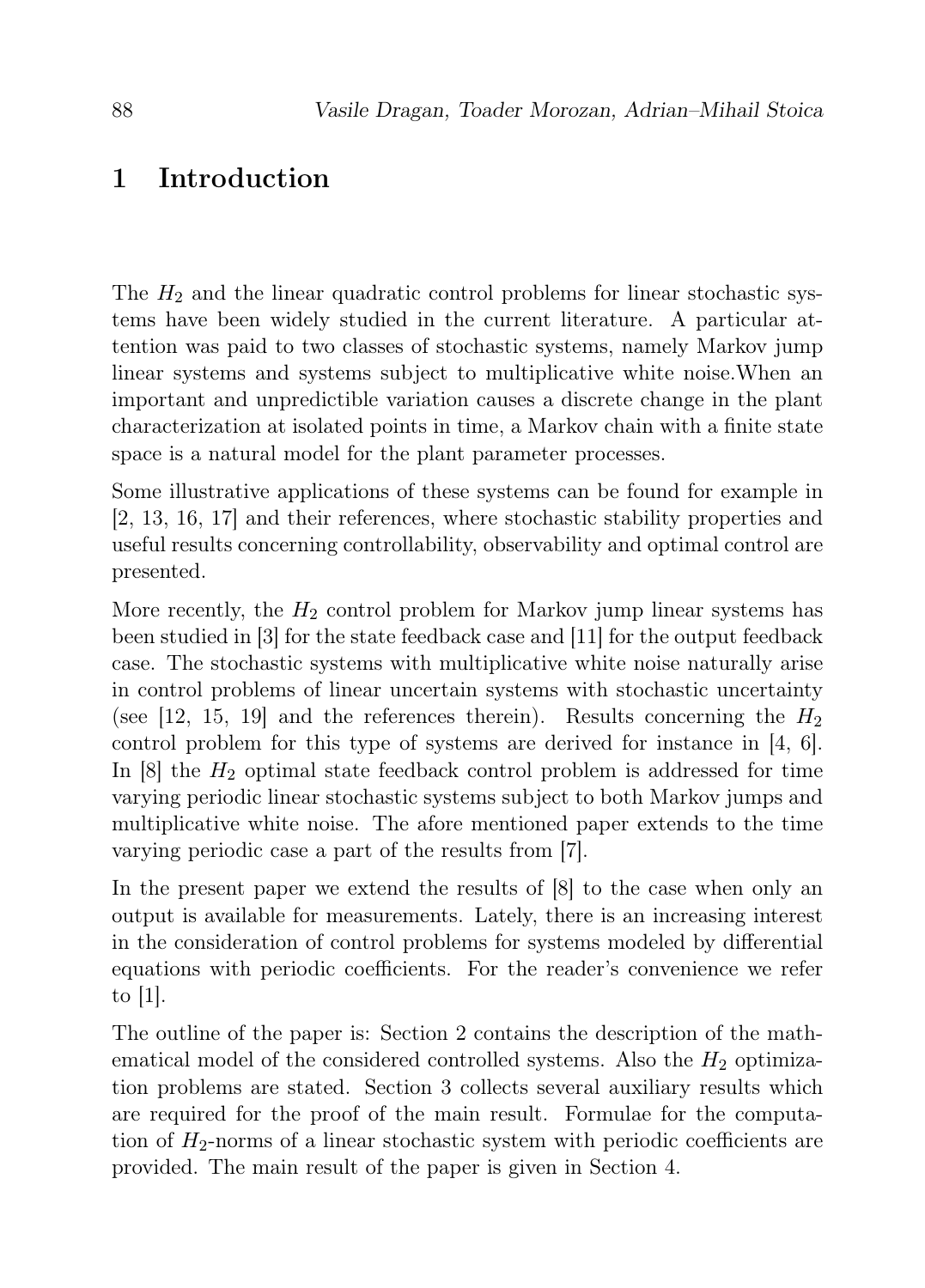#### 2 The problem formulation

Consider the controlled system  $(G)$  modeled by a system of the Ito differential equations perturbed by a Markov process of the form:

$$
dx(t) = (A_0(t, \eta_t)x(t) + B_0(t, \eta_t)u(t))dt
$$
  
+ 
$$
\sum_{k=1}^r (A_k(t, \eta_t)x(t) + B_k(t, \eta_t)u(t))dw_k(t) + B_v(t, \eta_t)dv(t)
$$
  

$$
dy(t) = C_0(t, \eta_t)x(t)dt + \sum_{k=1}^r C_k(t, \eta_t)x(t)dw_k(t) + D_v(t, \eta_t)dv(t)
$$
 (2.1)  

$$
z(t) = C_z(t, \eta_t)x(t) + D_z(t, \eta_t)u(t)
$$

where  $x(t) \in \mathbb{R}^n$  is the state vector,  $u(t) \in \mathbb{R}^m$  are the control parameters,  $y(t) \in \mathbb{R}^{n_y}$  are the measurements, while  $z(t) \in \mathbb{R}^{n_z}$  is the controlled output. In (2.1)  $\{\eta_t\}_{t>0}$  is an homogeneous right continuous Markov process on a given probability space  $(\Omega, \mathcal{F}, \mathcal{P})$  with the set of the states  $\mathfrak{S} = \{1, 2, ..., N\}$ and the transition probability matrix  $P(t) = e^{Qt}$ ,  $t \geq 0$ , where  $Q \in \mathbb{R}^{N \times N}$  is a matrix whose elements have the properties:  $q_{ij} \geq 0$ , if  $i \neq j$  and  $\sum^N$  $j=1$  $q_{ij} = 0$ for all  $1 \leq i \leq N$ . Also, the existence of  $\lim_{t\to\infty} P(t)$  is valid. For details see for example [5]. Here,  $(w^T(t), v^T(t))^T$  is an  $(r + m_v)$ -dimensional standard Wiener process.  $w(t) = (w_1(t), ..., w_r(t))^T$ ,  $v(t) = (v_1(t), ..., v_{m_v}(t))^T$  (see [14, 18]).

Throughout this paper, we make the following assumptions:

 $\mathbf{H}_1$ :  $\{w(t)\}_{t>0}$ ,  $\{v(t)\}_{t>0}$ ,  $\{\eta_t\}_{t>0}$  are independent stochastic processes and  $P\{n_0 = i\} > 0, 1 \le i \le N$ .

 $\mathbf{H_2}: A_k(\cdot,i): \mathbf{R} \to \mathbf{R}^{n \times n}, B_k(\cdot,i): \mathbf{R} \to \mathbf{R}^{n \times m}, C_k(\cdot,i): \mathbf{R} \to \mathbf{R}^{n_y \times n}, 0 \leq$  $k \leq r, B_v(\cdot, i): \mathbf{R} \to \mathbf{R}^{n \times m_v}, D_v(\cdot, i): \mathbf{R} \to \mathbf{R}^{n_y \times m_v}, C_z(\cdot, i): \mathbf{R} \to \mathbf{R}^{n_z \times n},$  $D_z(\cdot, i): \mathbf{R} \to \mathbf{R}^{n_z \times m}, 1 \leq i \leq N$ , are continuous matrix valued functions which are periodic with the period  $\theta > 0$ .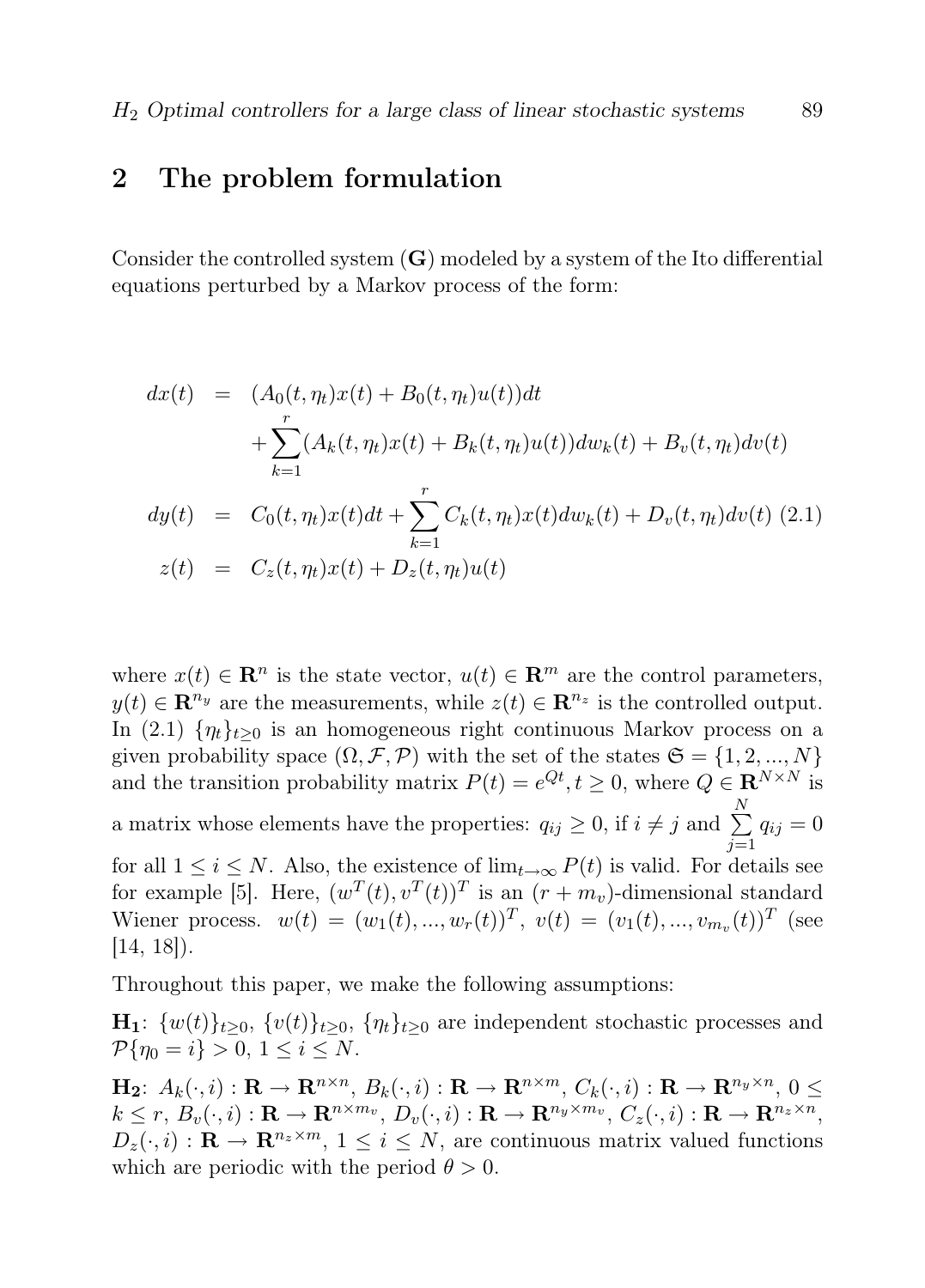To control the system (2.1) we consider the following admissible controllers  $(\mathbf{G}_c)$  having the following state space representation:

$$
dx_c(t) = A_{c_0}(t, \eta_t)x_c(t)dt + \sum_{k=1}^r A_{ck}(t, \eta_t)x_c(t)dw_k(t) + B_c(t, \eta_t)du_c(t)
$$
(2.2)  

$$
y_c(t) = C_c(t, \eta_t)x_c(t)
$$

where  $x_c(t) \in \mathbb{R}^{n_c}$  is the vector of the state parameters of the controller,  $u_c(t) \in \mathbb{R}^{n_y}$  is the vector of the inputs of the controller and  $y_c \in \mathbb{R}^m$  is the output of the controller,  $A_{ck}(\cdot, i)$ ,  $0 \le k \le r$ ,  $B_c(\cdot, i)$ ,  $C_c(\cdot, i)$  are continuous matrix valued functions which are periodic with period  $\theta$ . As in the time invariant case, (see [7],[10]), the order  $n_c$  of an admissible controller is not prefixed. It will be determined in the process of the construction of the solution of the optimization problems. The closed-loop system obtained when coupling an admissible controller (2.2) to the system (2.1) by taking  $u_c(t)$  =  $y(t)$  and  $u(t) = y_c(t)$  has the state space representation given by:

$$
(\mathbf{G}_{cl}) : \begin{cases} dx_{cl}(t) = A_{0cl}(t, \eta_t) x_{cl}(t) dt + \sum_{k=1}^{r} A_{kcl}(t, \eta_t) x_{cl}(t) dw_k(t) + \\ + B_{vcl}(t, \eta_t) dv(t), \end{cases} (2.3)
$$

where,

$$
x_{cl}(t) = \begin{pmatrix} x^T(t) & x_c^T(t) \end{pmatrix}^T, A_{kcl}(t,i) = \begin{pmatrix} A_k(t,i) & B_k(t,i)C_c(t,i) \\ B_c(t,i)C_k(t,i) & A_{ck}(t,i) \end{pmatrix},
$$

$$
0 \le k \le r, \quad B_{vel}(t,i) = \begin{pmatrix} B_v(t,i) \\ B_c(t,i)D_v(t,i) \end{pmatrix},
$$
  
\n
$$
C_{cl}(t,i) = \begin{pmatrix} C_z(t,i) & D_z(t,i)C_c(t,i) \end{pmatrix}
$$
 (2.4)

for all  $t \in \mathbf{R}, 1 \leq i \leq N$ .

**Definition 2.1.** An admissible controller  $(G<sub>c</sub>)$  of the form (2.2) is a stabilizing controller for the systems  $(G)$  if the zero state equilibrium of the linear system

$$
dx_{cl}(t) = A_{0cl}(t, \eta_t)x_{cl}(t)dt + \sum_{k=1}^{r} A_{kcl}(t, \eta_t)x_{cl}dw_k(t)
$$
 (2.5)

is exponentially stable in mean square (ESMS).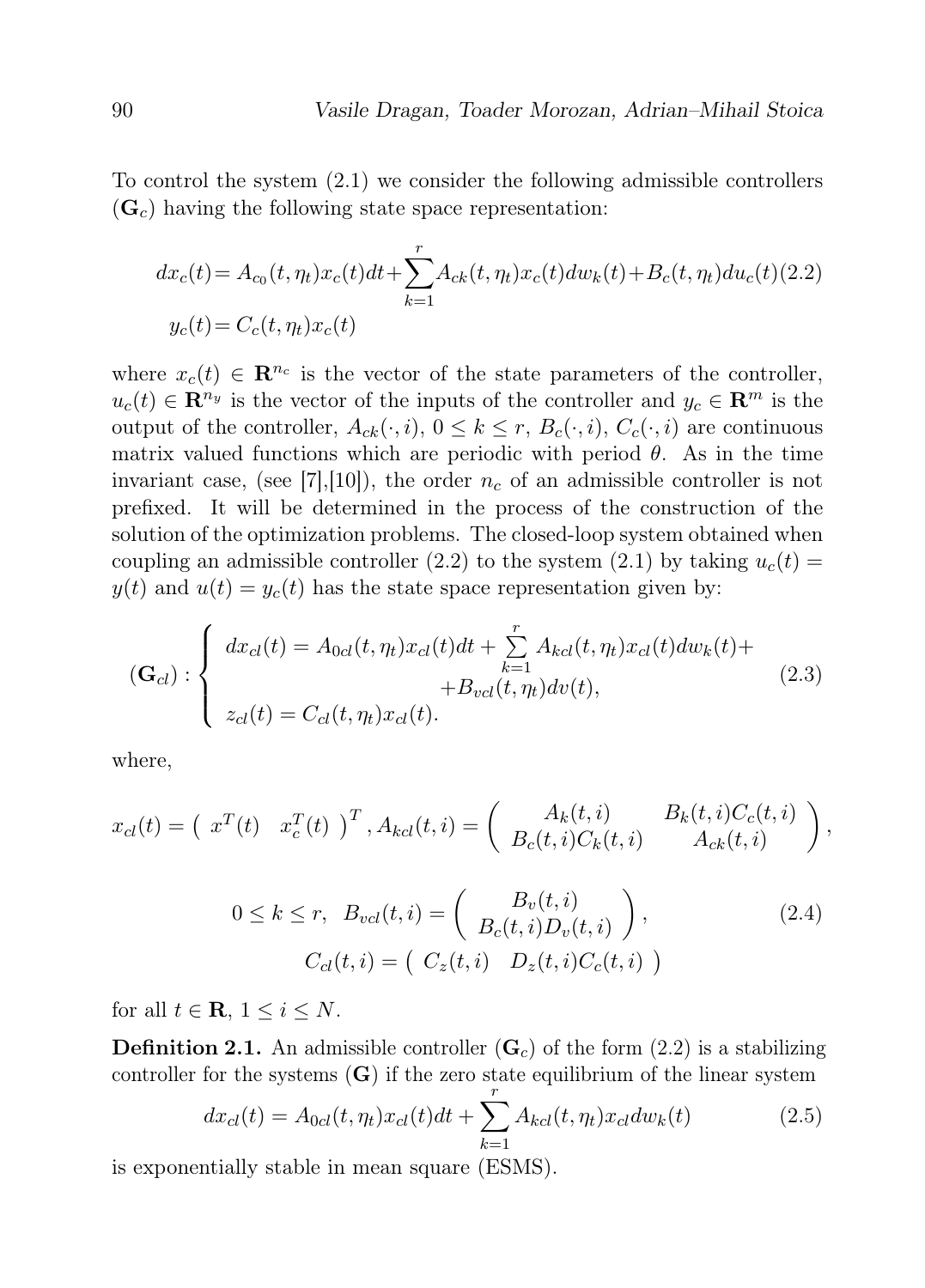We denote  $\mathcal{K}_s(G)$  the set of all stabilizing controllers of type (2.2).

Now, we construct the following two cost functionals associated to the system  $(G):$  $J_l: \mathcal{K}_s(\mathbf{G}) \to \mathbf{R}^+, \ \ l \in \{1,2\}$  by

$$
J_1(\mathbf{G}_c) = \lim_{\tau \to \infty} \frac{1}{\tau} \int_{t_0}^{t_0 + \tau} E[|z_{cl}(t)|^2] dt
$$
 (2.6)

and

$$
J_2(\mathbf{G}_c) = \lim_{\tau \to \infty} \frac{1}{\tau} \int_{t_0}^{t_0 + \tau} \sum_{i=1}^N E[|z_{cl}(t)|^2 / \eta_{t_0} = i] dt \qquad (2.7)
$$

In this paper we shall solve the following optimization problems, which will be called stochastic  $H_2$  optimal control problems:

 $\mathbf{OP}_1$ : Construct a stabilizing controller  $\mathbf{G}_c^1 \in \mathcal{K}_s(\mathbf{G})$  with the property that

$$
J_1(\mathbf{G}_c^1) = min\{J_1(\mathbf{G}_c) | \mathbf{G}_c \in \mathcal{K}_s(\mathbf{G})\}
$$
\n(2.8)

 $\mathbf{OP_2}:$  Construct an admissible controller  $(\mathbf{G}_c^2) \in \mathcal{K}_s(\mathbf{G})$  with the property that

$$
J_2(\mathbf{G}_c^2) = \min\{J_2(\mathbf{G}_c)|\mathbf{G}_c \in \mathcal{K}_s(\mathbf{G})\}.
$$
\n(2.9)

**Remark 2.1.** a) In the next section we shall see that both  $J_1(G_c)$  and  $J_2(\mathbf{G}_c)$  do not depend upon the initial time  $t_0$  and the initial state  $x_{cl}(t_0)$ . The values of these cost functionals are expressed in terms of bounded solutions of some suitable affine differential equations which extend to this framework the differential equations of the controllability Gramian and observability Gramian.

b) Also in Section 3 we shall see that the value of the cost functional  $J_1(\mathbf{G}_c)$ depends upon the initial distribution  $\pi_0 = (\pi_0(1), ..., \pi_0(N)), (\pi_0(i) = \mathcal{P}\{\eta_0 =$  $i)$  of the Markov process, while in the case of the second optimization problem, the value of the cost functional  $J_2(G_c)$  does not depend upon the initial distribution of the Markov process.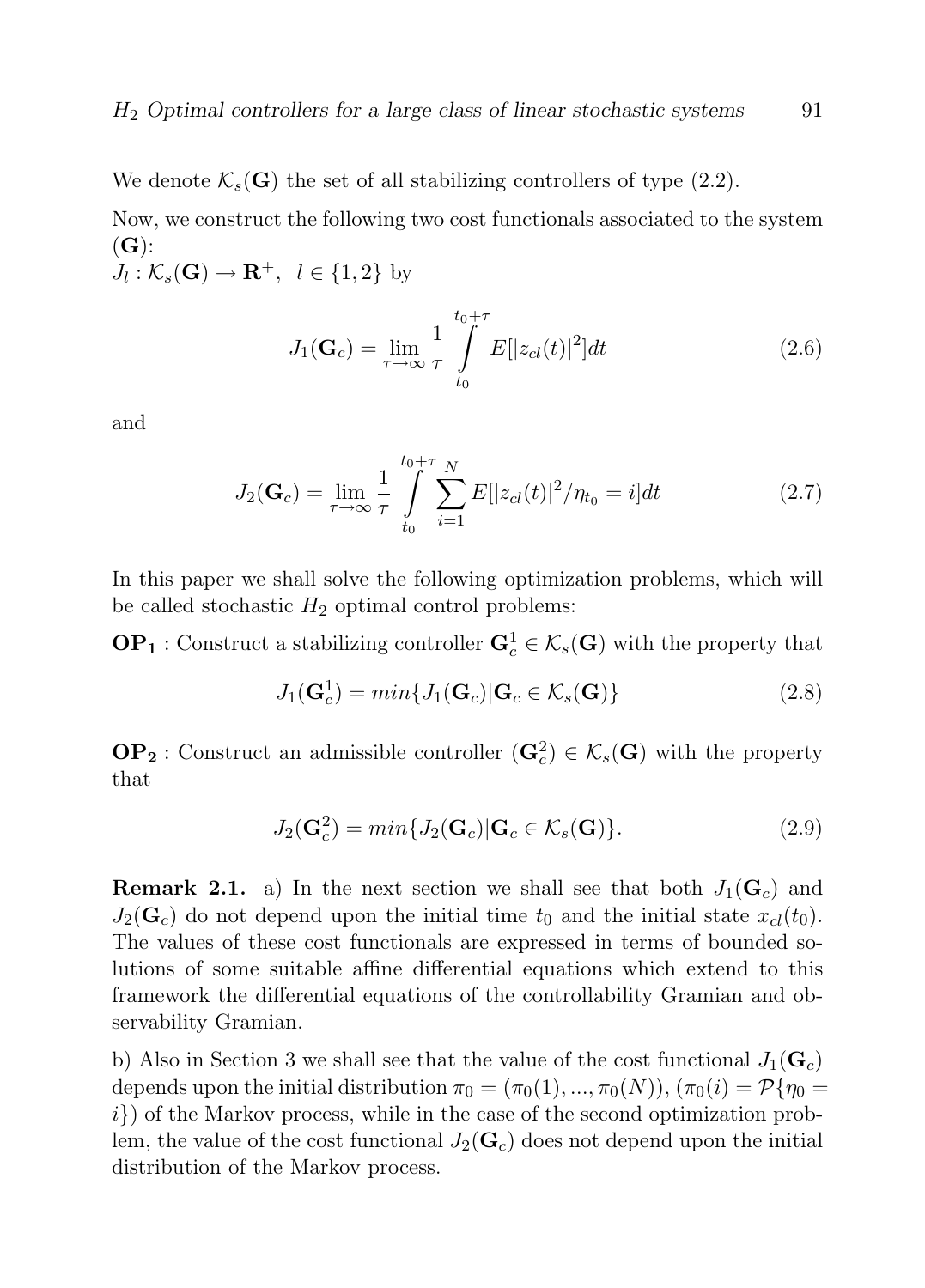#### 3 Several preliminary results

Let  $\mathcal{S}_n \subset \mathbb{R}^{n \times n}$  be the linear subspace of the real symmetric matrices. Define  $S_n^N$  by  $S_n^N = S_n \oplus S_n \oplus ... \oplus S_n$ . We recall that  $S_n^N$  is a real Hilbert space with respect to the inner product

$$
<\mathbf{X}, \mathbf{Y} > = \sum_{i=1}^{N} Tr[X(i)Y(i)]
$$
 (3.1)

for all  $\mathbf{X} = (X(1), ..., X(N)), \mathbf{Y} = (Y(1), ..., Y(N)) \in \mathcal{S}_n^N$ .

Additionally,  $S_n^N$  is the ordered linear space, via the ordering induced by the cone

$$
\mathcal{S}_n^{N+} = \{ \mathbf{X} \in \mathcal{S}_n^N | \mathbf{X} = (X(1), X(2), ..., X(N)), \ X(i) \ge 0, 1 \le i \le N \}. \tag{3.2}
$$

Here  $X(i) \geq 0$  means that  $X(i)$  is positive semidefinite. For more details concerning the properties of the cone  $S_n^{N+}$  we refer to [9].

Based on the coefficients of the linear system (2.5) we construct the following operator valued function  $t \to \mathcal{L}_{cl}(t)$  by  $\mathcal{L}_{cl}(t)X = ((\mathcal{L}_{cl}(t)X)(1),(\mathcal{L}_{cl}(t)X)(2),$  $\ldots$ ,  $(\mathcal{L}_{cl}(t)X)(N)$  where

$$
(\mathcal{L}_{cl}(t)\mathbf{X})(i) = A_{0cl}(t,i)X(i) + X(i)A_{0cl}^T(t,i) +
$$
  
+ 
$$
\sum_{k=1}^r A_{kcl}(t,i)X(i)A_{kcl}^T(t,i) + \sum_{j=1}^N q_{ji}X(j)
$$
(3.3)

for all  $\mathbf{X} = (X(1), ..., X(N)) \in S_{n+n_c}^N$ . By direct calculation one obtains that the adjoint operator of  $\mathcal{L}_{cl}(t)$  with respect to the inner product (3.1) is given by

$$
\mathcal{L}_{cl}^{*}(t)\mathbf{X} = ((\mathcal{L}_{cl}^{*}(t)\mathbf{X})(1), ..., (\mathcal{L}_{cl}^{*}(t)\mathbf{X})(N)),
$$
\n
$$
(\mathcal{L}_{cl}^{*}\mathbf{X})(i) = A_{0cl}^{T}(t, i)X(i) + X(i)A_{0cl}(t, i) + \sum_{k=1}^{r} A_{kcl}^{T}(t, i)X(i)A_{kcl}(t, i) + \sum_{j=1}^{N} q_{ij}X(j)
$$
\n(3.4)

for all  $\mathbf{X} \in \mathcal{S}_{n+n_c}^N$ .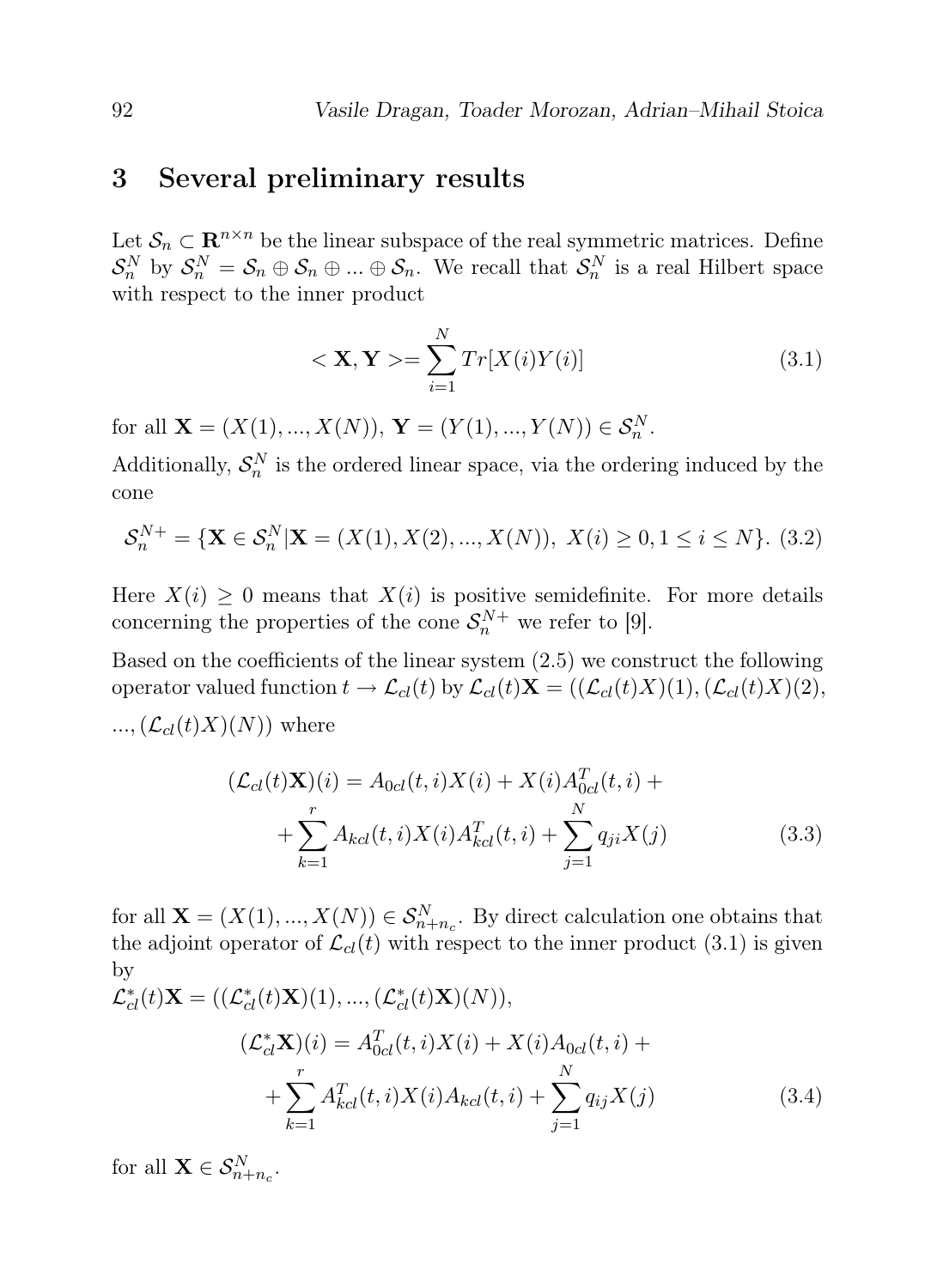In our developments an important role is played by the following affine differential equations on  $S_{n+n_c}^N$ :

$$
\frac{d}{dt}Y(t) = \mathcal{L}_{cl}(t)Y(t) + \mathcal{B}^{\epsilon}(t)
$$
\n(3.5)

$$
\frac{d}{dt}X(t) + \mathcal{L}_{cl}^*(t)X(t) + \mathcal{C}(t) = 0
$$
\n(3.6)

where  $\mathcal{B}^{\epsilon}(t) = (\mathcal{B}^{\epsilon}(t,1), \mathcal{B}^{\epsilon}(t,2), ..., \mathcal{B}^{\epsilon}(t,N)),$ 

$$
\mathcal{B}^{\epsilon}(t,i) = \varepsilon(i) B_{vcl}(t,i) B_{vcl}^{T}(t,i)
$$
\n(3.7)

and  $C(t) = (C(t, 1), C(t, 2), ..., C(t, N)),$ 

$$
\mathcal{C}(t,i) = C_{cl}^T(t,i)C_{cl}(t,i)
$$
\n(3.8)

In (3.7)  $\varepsilon(i)$  are given nonnegative scalars. Applying Theorem 4.9 and Theorem 4.7 in  $[9]$  in the case of the equations  $(3.5)$  and  $(3.6)$ , respectively, we obtain:

Corollary 3.1. Under the considered assumptions, if the zero state equilibrium of the linear system (2.5) is (ESMS), each of the affine differential equations (3.5) and (3.6), has a unique bounded on **R** solution  $\mathcal{Y}_{cl}^{\epsilon}(t)$  and  $\mathcal{X}_{cl}(t)$ , respectively. Additionally, these solutions have the properties:

(i) 
$$
\mathcal{Y}_{cl}^{\epsilon}(t) \in \mathcal{S}_{n+n_c}^{N+}, \mathcal{X}_{cl}(t) \in \mathcal{S}_{n+n_c}^{N+}
$$
 for all  $t \in \mathbf{R}$ .

(ii) 
$$
\mathcal{Y}_{cl}^{\epsilon}(t+\theta) = \mathcal{Y}_{cl}^{\epsilon}(t), \ \mathcal{X}_{cl}(t+\theta) = \mathcal{X}_{cl}(t), \forall t \in \mathbf{R}.
$$

**Remark 3.1.** In the special case of  $N = 1$ ,  $A_k(t, 1) = 0$ ,  $1 \leq k \leq r$  the differential equations (3.5) and (3.6) reduce to the well known differential equations of the controllability Gramian and observability Gramian, respectively from the deterministic case.

The following result provides values of the cost functionals (2.6), (2.7) respectively, in terms of the bounded solutions of the affine differential equations (3.5) and (3.6).

**Theorem 3.2.** Under the assumptions  $H_1$  and  $H_2$  for each stabilizing controller  $\mathbf{G}_c$ ) the following equalities hold: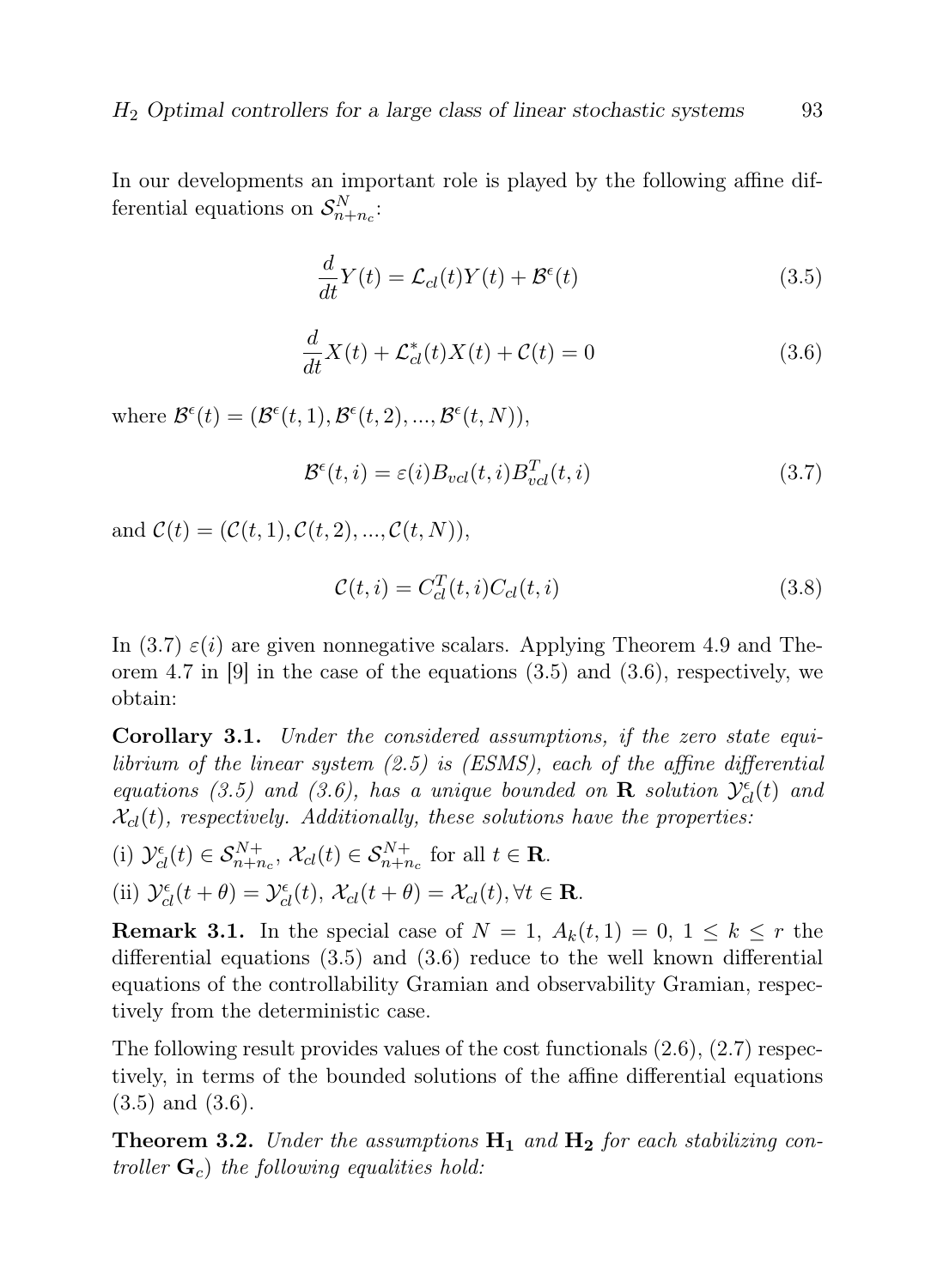$Tr[C_{cl}(s,j)\mathcal{Y}_{cl}^{\pi_\infty}(s,j)C_{cl}^T(s,j)]ds$ 

(i)

$$
J_1(\mathbf{G}_c) = \frac{1}{\theta} \int_0^{\theta} \sum_{j=1}^N \pi_{j\infty} Tr[B_{vel}^T(s,j) \mathcal{X}_{cl}(s,j) B_{vel}(s,j)] ds \qquad (3.9)
$$

$$
(ii)
$$

$$
J_2(\mathbf{G}_c) = \frac{1}{\theta} \int_0^{\theta} \sum_{j=1}^N \delta(j) Tr[B_{vel}^T(s, j) \mathcal{X}_{cl}(s, j) B_{vel}(s, j)] ds
$$
(3.10)  

$$
= \frac{1}{\theta} \int_0^{\theta} \sum_{j=1}^N Tr[C_{cl}(s, j) \mathcal{Y}_{cl}^{\delta}(s, j) C_{cl}^T(s, j)] ds
$$

where  $\mathcal{X}_{cl}(t) = (\mathcal{X}_{cl}(t, 1), ..., \mathcal{X}_{cl}(t, N))$  is the unique bounded solution of the affine differential equation (3.6), (3.8), while  $\mathcal{Y}_{cl}^{\pi_{\infty}}(t) = (\mathcal{Y}_{cl}^{\pi_{\infty}}(t,1),...,\mathcal{Y}_{cl}^{\pi_{\infty}}(t,N))$ is the unique bounded on **R** solution of affine differential equation  $(3.5)$ ,  $(3.7)$ with  $\varepsilon(j) = \pi_{j\infty}$  and  $\mathcal{Y}_{cl}^{\delta}(t) = (\mathcal{Y}_{cl}^{\delta}(t,1),...,\mathcal{Y}_{cl}^{\delta}(t,N))$  is the unique bounded on **R** solution of the affine differential equation (3.5), (3.7) for  $\varepsilon(j) = \delta(j)$ . The scalars  $\pi_{j\infty}$  and  $\delta(j)$  are defined by

$$
\pi_{j\infty} = \sum_{i=1}^{N} \tilde{p}_{ij} \mathcal{P}\{\eta_0 = i\}, \quad \delta(j) = \sum_{i=1}^{N} \tilde{p}_{ij}
$$
\n(3.11)

where  $\tilde{p}_{ij}$  are the elements of the matrix  $\tilde{P} = \lim_{t \to \infty} P(t)$ .

 $=\frac{1}{2}$ θ

 $\theta$ 

 $\sum$ N

 $j=1$ 

0

**Proof.** The first equalities of  $(3.9)$  and  $(3.10)$ , respectively, are obtained directly applying Theorem 4.2 and Theorem 4.3, respectively in [8].

We rewrite the second part of (3.9) and (3.10) in an unified manner, as follows:

$$
\frac{1}{\theta} \int_{0}^{\theta} \sum_{j=1}^{N} \varepsilon(j) Tr[B_{vel}^T(s,j) \mathcal{X}_{cl}(s,j) B_{vel}(s,j)] ds
$$
\n
$$
= \frac{1}{\theta} \int_{0}^{\theta} \sum_{j=1}^{N} Tr[C_{cl}(s,j) \mathcal{Y}_{cl}^{\epsilon}(s,j) C_{cl}^T(s,j)] ds
$$
\n(3.12)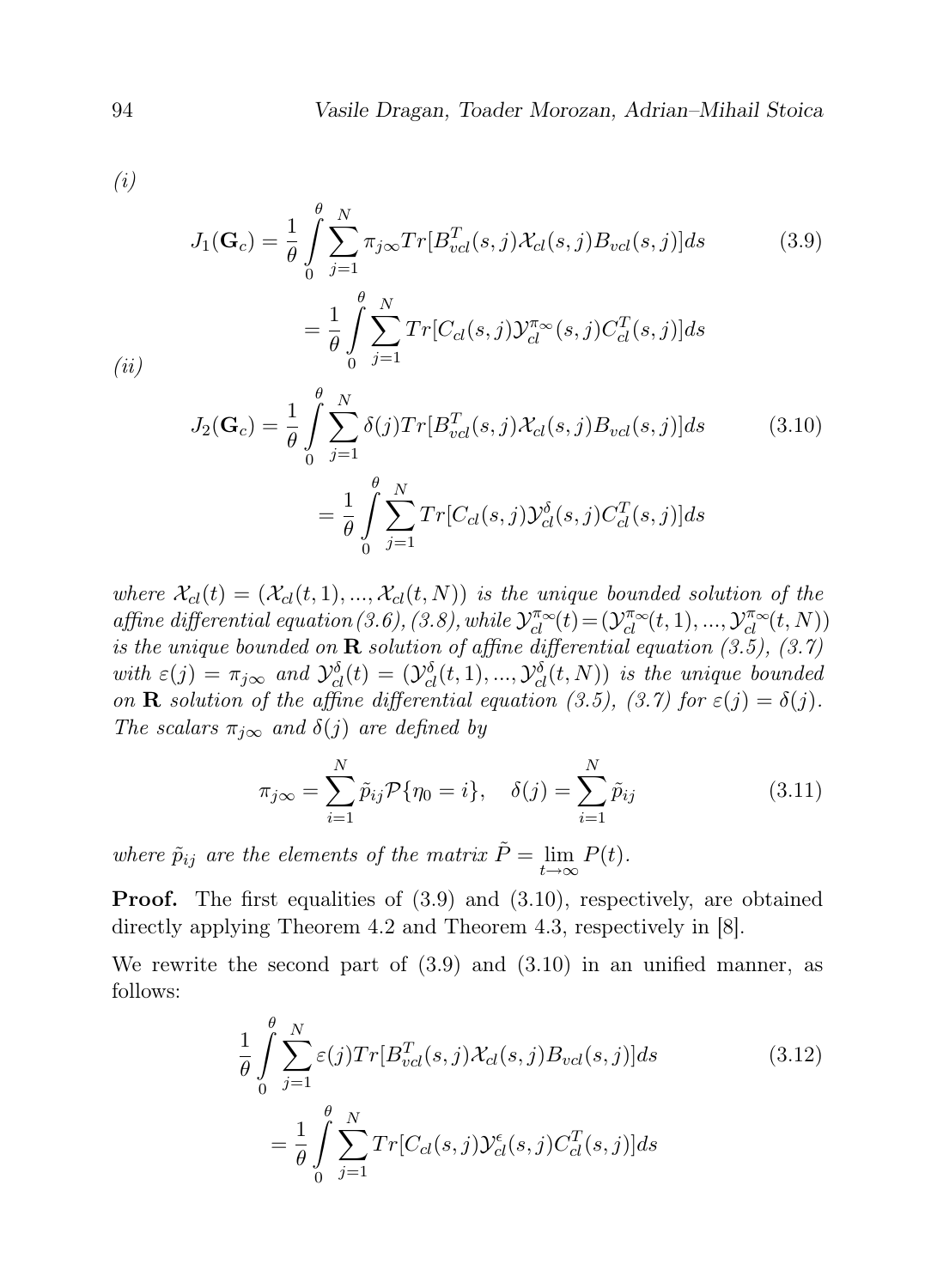So, to complete the proof of the theorem it is sufficient to show that (3.12) is true for some given nonnegative scalars  $\varepsilon(j)$ .

Using  $(3.7)$  together with  $(3.1)$  we obtain

$$
\sum_{j=1}^N \varepsilon(j) Tr[B_{vcl}^T(s,j) \mathcal{X}_{cl}(s,j) B_{vcl}(s,j)] = <\mathcal{X}_{cl}(s), \mathcal{B}^{\epsilon}(s) >.
$$

Using successively equations (3.5) and (3.6) we deduce

$$
\sum_{j=1}^N \varepsilon(j) Tr[B_{vel}^T(s,j) \mathcal{X}_{cl}(s,j) B_{vel}(s,j)] = \frac{d}{ds} \langle \mathcal{X}_{cl}(s), \mathcal{Y}_{cl}^{\epsilon}(s) \rangle + \langle \mathcal{C}(s), \mathcal{Y}_{cl}^{\epsilon}(s) \rangle.
$$

Integrating the last equality from  $s = 0$  to  $s = \theta$  we obtain via Corollary 3.1. (ii) that

$$
\int_{0}^{\theta} \sum_{j=1}^{N} \varepsilon(j) Tr[B_{vel}^T(s,j) \mathcal{X}_{cl}(s,j) B_{vel}(s,j)] ds = \int_{0}^{\theta} \langle \mathcal{C}(s), \mathcal{Y}_{cl}^{\epsilon}(s) \rangle ds =
$$

$$
= \int_{0}^{\theta} \sum_{j=1}^{N} Tr[C_{cl}(s,j) \mathcal{Y}_{cl}^{\epsilon}(s,j) C_{cl}^T(s,j)].
$$

For the last equality we used  $(3.1)$  together with  $(3.8)$ . Thus the proof is complete.

**Remark 3.2.** From  $(3.9)$  and  $(3.10)$  one sees that the values of the cost functionals (2.6) and (2.7), respectively, do not depend upon the initial conditions  $(t_0, x_{cl}(t_0))$  of the trajectories of the closed loop system  $(\mathbf{G}_{cl})$ . These values may be seen as measures of the effect of the additional white noise on an output of the closed-loop system. So, the optimization problems we want to solve in this work minimize the effect of the additive white noise perturbations on a suitable output of the closed-loop system.

To construct the optimal controllers of the two optimization problems stated before, we need the stabilizing solution of the following systems of Riccati equations: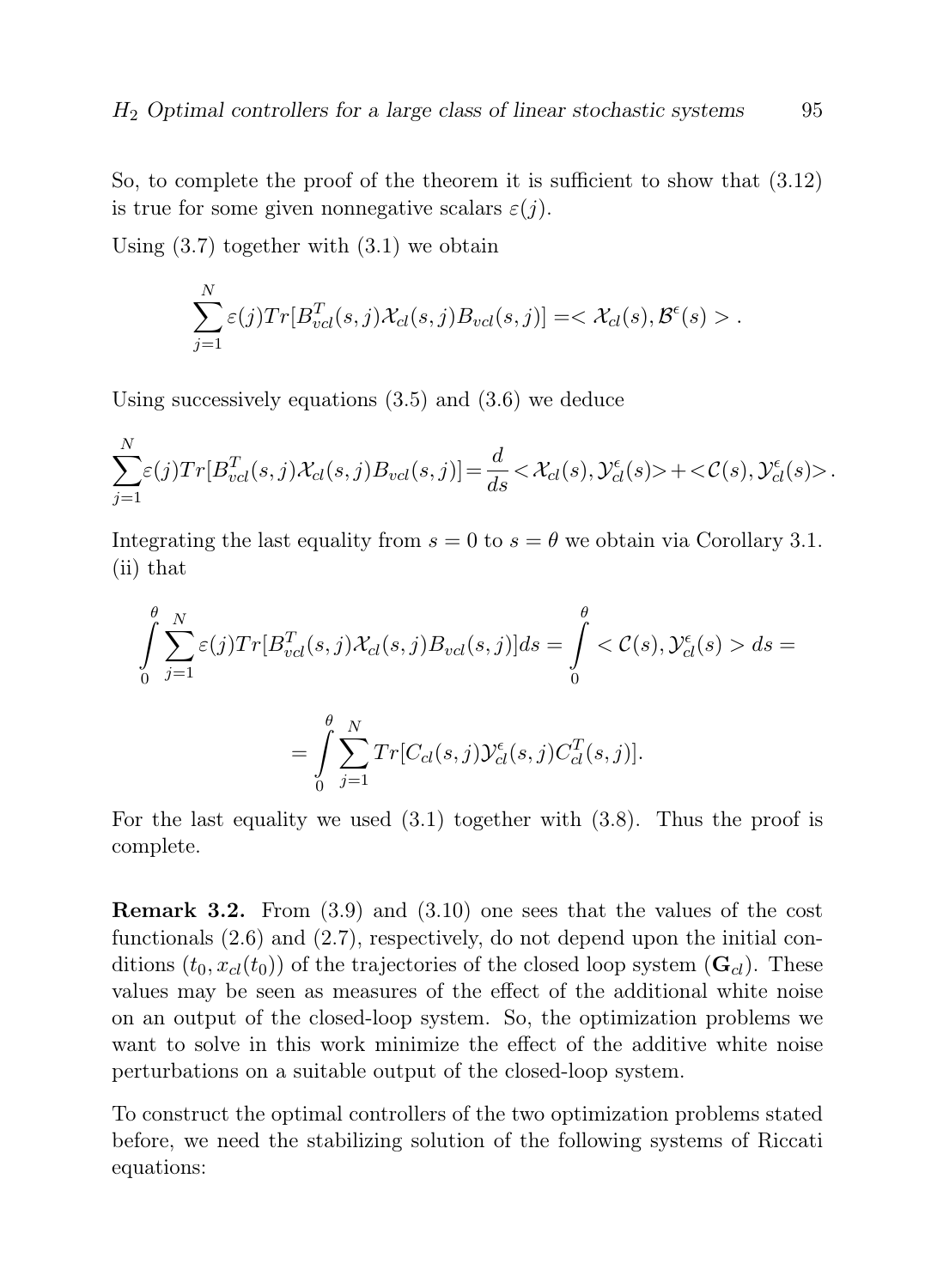a) System of generalized Riccati differential equations of control SGRDE-C

$$
\frac{d}{dt}X(t,i) + A_0^T(t,i)X(t,i) + X(t,i)A_0(t,i) + \sum_{k=1}^r A_k^T(t,i)X(t,i)A_k(t,i) +
$$
\n
$$
+ \sum_{j=1}^N q_{ij}X(t,j) - (X(t,i)B_0(t,i) + \sum_{k=1}^r A_k^T(t,i)X(t,i)B_k(t,i) +
$$
\n
$$
+ C_z^T(t,i)D_z(t,i))(D_z^T(t,i)D_z(t,i) +
$$
\n
$$
+ \sum_{k=1}^r B_k^T(t,i)X(t,i)B_k(t,i))^{-1}(B_0^T(t,i)X(t,i) +
$$
\n
$$
+ \sum_{k=1}^r B_k^T(t,i)X(t,i)A_k(t,i) + D_z^T(t,i)C_z(t,i)) +
$$
\n
$$
+ C_z^T(t,i)C_z(t,i) = 0, \quad 1 \le i \le N.
$$
\n(3.13)

b) System of generalized Riccati differential equations of filtering SGRDE-F

$$
\frac{d}{dt}Y(t,i) = A_0(t,i)Y(t,i) + Y(t,i)A_0^T(t,i) + \sum_{k=1}^r A_k(t,i)Y(t,i)A_k^T(t,i) + \sum_{j=1}^N q_{ji}Y(t,j) - (Y(t,i)C_0^T(t,i) + \sum_{k=1}^r A_k(t,i)Y(t,i)C_k^T(t,i) + \varepsilon(i)B_v(t,i)D_v^T(t,i))( \varepsilon(i)D_v(t,i)D_v^T(t,i) - \sum_{k=1}^r C_k(t,i)Y(t,i)C_k^T(t,i))^{-1}(C_0(t,i)Y(t,i) + \sum_{k=1}^r C_k(t,i)Y(t,i)A_k^T(t,i) + \varepsilon(i)D_v(t,i)B_v^T(t,i)) + \varepsilon(i)B_v(t,i)B_v^T(t,i), \quad 1 \le i \le N.
$$
\n(8.14)

We recall that a global solution  $\mathbf{X}_s : \mathbf{R} \to \mathcal{S}_n^N$  of SGRDE-C (3.13) is called stabilizing solution if the zero state equilibrium of the following closed-loop system

$$
dx(t) = (A_0(t, \eta_t) + B_0(t, \eta_t) F_s(t, \eta_t)) x(t) dt
$$
  
+ 
$$
\sum_{k=1}^r (A_k(t, \eta_t) + B_k(t, \eta_t) F_s(t, \eta_t)) x(t) dw_k(t)
$$
 (3.15)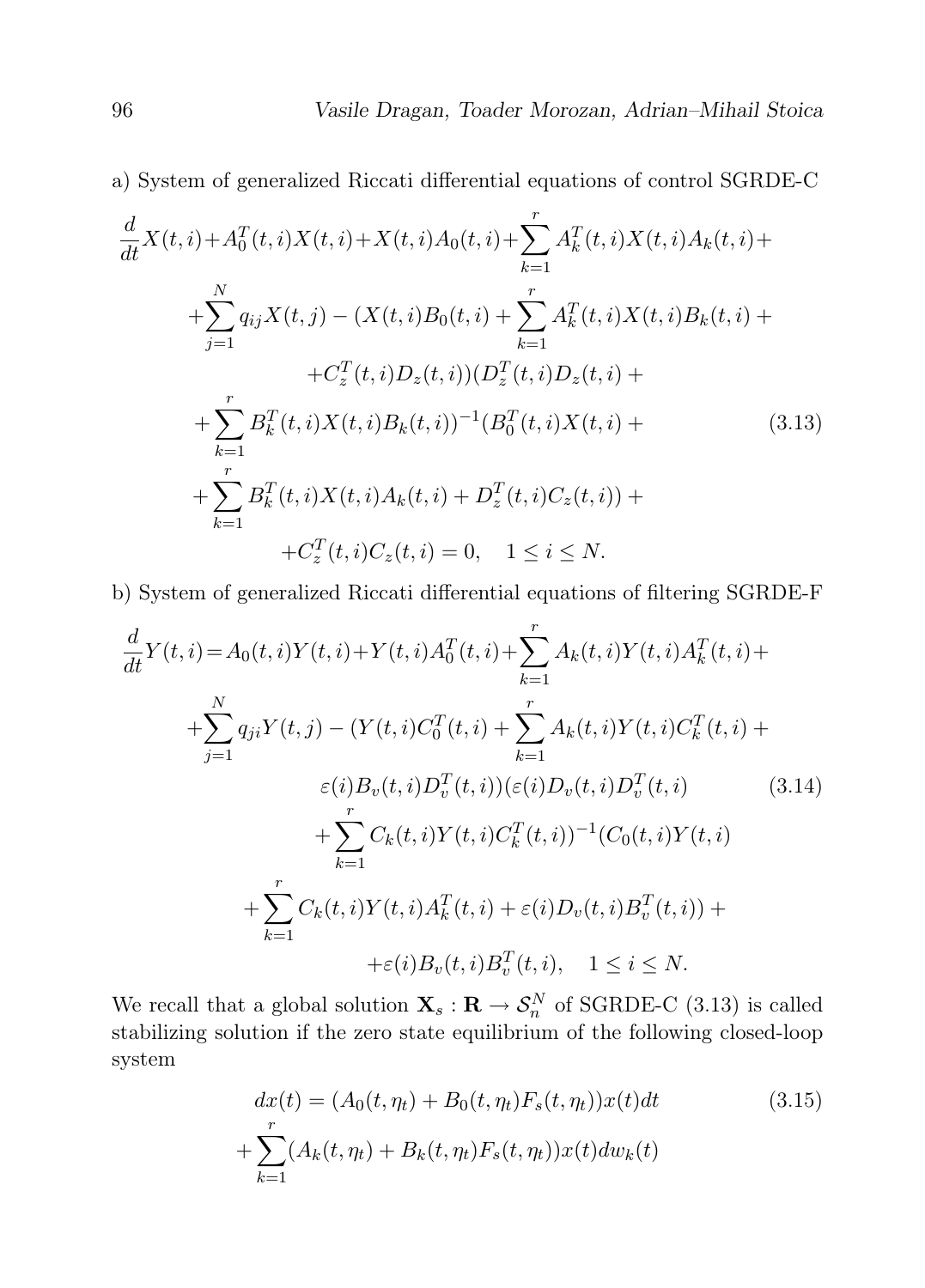is ESMS, where

$$
F_s(t,i) = -(D_z^T(t,i)D_z(t,i) + \sum_{k=1}^r B_k^T(t,i)X_s(t,i)B_k(t,i))^{-1}(B_0^T(t,i)X_s(t,i) + \sum_{k=1}^r B_k^T(t,i)X_s(t,i)A_k(t,i) + D_z^T(t,i)C_z(t,i)), 1 \le i \le N. \quad (3.16)
$$

Also, a global solution  $\mathbf{Y}_s : \mathbf{R} \to \mathcal{S}_n^N$  of SGRDE-F (3.14) is called stabilizing solution if the zero state equilibrium of the closed-loop system

$$
dx(t) = (A_0(t, \eta_t) + K_s(t, \eta_t)C_0(t, \eta_t))x(t)dt
$$
\n
$$
+ \sum_{k=1}^r (A_k(t, \eta_t) + K_s(t, \eta_t)C_k(t, \eta_t))x(t)dw_k(t)
$$
\n(3.17)

is ESMS, where

$$
K_s(t, i) = -(Y_s(t, i)C_0^T(t, i) + \sum_{k=1}^r A_k(t, i)Y_s(t, i)C_k^T(t, i) +
$$
  

$$
+\varepsilon(i)B_v(t, i)D_v^T(t, i))(\sum_{k=1}^r C_k(t, i)Y_s(t, i)C_k^T(t, i) + \varepsilon(i)D_v(t, i)D_v^T(t, i))^{-1},
$$
  

$$
1 \le i \le N.
$$
 (3.18)

It must be remarked that in (3.14) and (3.18),  $\varepsilon(i)$  is replaced by  $\pi_{i\infty}$  in the case of  $\mathbf{OP}_1$  and by  $\delta(i)$ , in the case of  $\mathbf{OP}_2$ , respectively.

Applying Theorem 7 from Chapter 4 in [10] one obtains a set of necessary and sufficient conditions for the existence of the bounded on  $\bf R$  and stabilizing solution

 $\mathbf{X}_s(t) = (X_s(t, 1), ..., X_s(t, N))$  of SGRDE-C (3.13) which satisfies the condition

$$
D_z^T(t,i)D_z(t,i) + \sum_{k=1}^r B_k^T(t,i)X_s(t,i)B_k(t,i) > 0, 0 \le t \le \theta, 1 \le i \le N.(3.19)
$$

Moreover,  $X_s(t + \theta, i) = X_s(t, i) \ \forall t \in \mathbf{R}, \ 1 \leq i \leq N$ .

Also, applying Theorem 7 from Chapter 4 in [10] to a suitable dual equation one obtains a set of necessary and sufficient conditions for the existence of a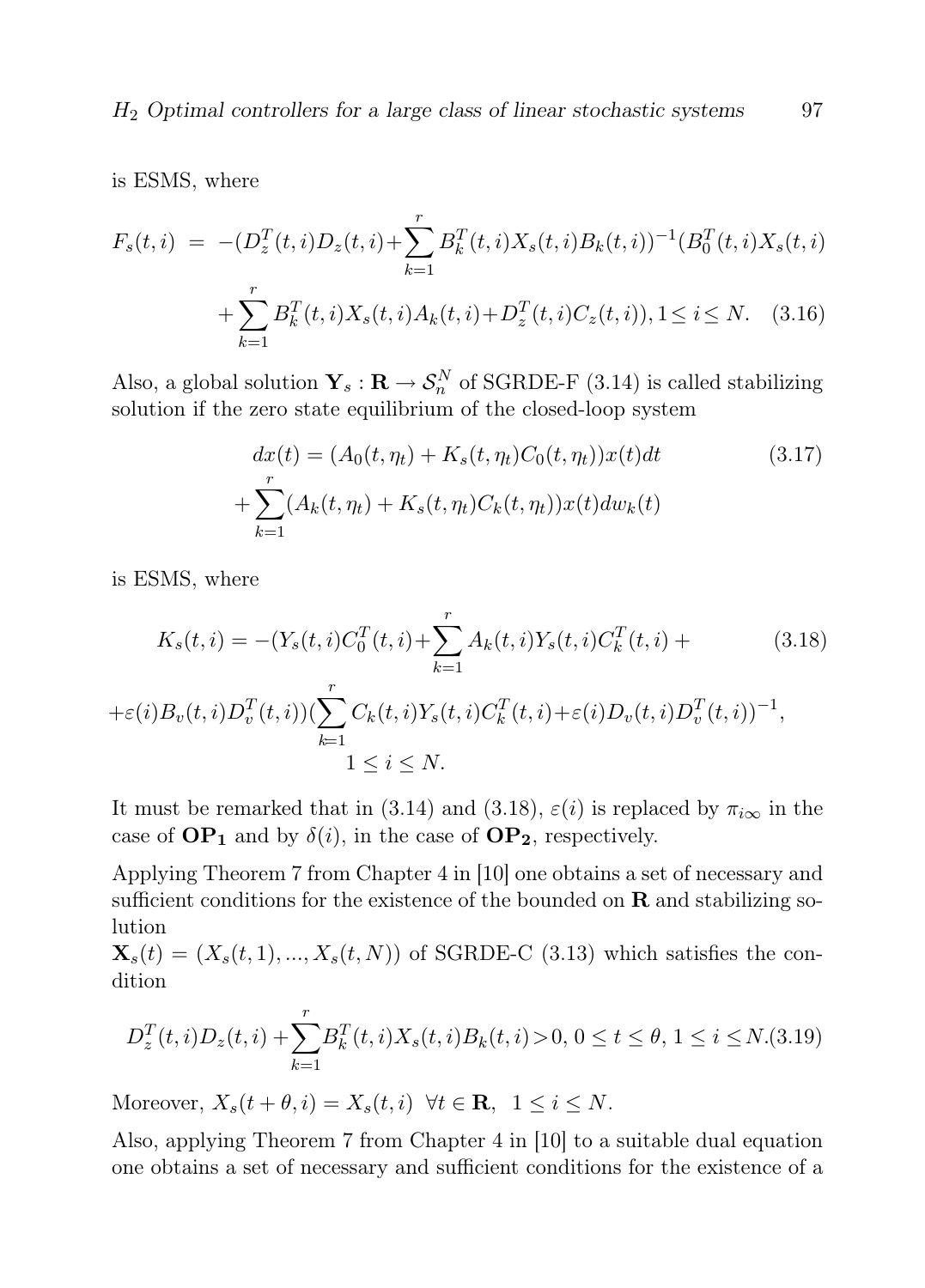bounded on **R** and stabilizing solution  $\mathbf{Y}_s(t) = (Y_s(t, 1), ..., Y_s(t, N))$  of the SGRDE-F (3.14) which satisfies the following sign condition:

$$
\varepsilon(i)D_v(t,i)D_v^T(t,i) + \sum_{k=1}^r C_k(t,i)Y_s(t,i)C_k^T(t,i) > 0, \ 0 \le t \le \theta, \ 1 \le i \le N. \tag{3.20}
$$

Additionally, we have  $Y_s(t + \theta, i) = Y_s(t, i)$  ( $\forall$ ) $t \in \mathbf{R}$ ,  $i \in \mathfrak{S}$ .

Several aspects concerning the numerical computation of the stabilizing solutions of (3.13) and (3.14), respectively, via some Lyapunov iterations can be found in [8] or [10] Chapter 4.

### 4 The main result

Let us introduce the following performance index  $W_{\epsilon}: \mathcal{K}_{s}(\mathbf{G}) \to \mathbf{R}^{+}$  defined by:

$$
W_{\epsilon}(\mathbf{G}_c) = \frac{1}{\theta} \int_{0}^{\theta} \sum_{j=1}^{N} \varepsilon(j) Tr[B_{vel}^T(s, j) \mathcal{X}_{cl}(s, j) B_{vol}(s, j)] ds \tag{4.1}
$$

where  $\varepsilon(i) \geq 0$  are given and  $\mathcal{X}_{cl}(t) = (\mathcal{X}_{cl}(t, 1), ..., \mathcal{X}_{cl}(t, N))$  is the unique bounded on **R** solution of the affine differential equation on  $S_{n+n_c}^N$  (3.6), (3.8).

From Theorem 3.2 we deduce that if  $\varepsilon(i) = \pi_{i\infty}$  then  $W_{\epsilon}(\mathbf{G}_c)$  coincides with  $J_1(\mathbf{G}_c)$  while if  $\varepsilon(i) = \delta(i)$  then  $W_{\epsilon}(\mathbf{G}_c)$  recovers  $J_2(\mathbf{G}_c)$ . Therefore, the finding of a controller which minimizes (4.1) allows us to obtain in an unified manner the solutions of the two optimization problems stated in Section 2.

**Theorem 4.1.** Assume: a) the assumptions  $H_1$  and  $H_2$  are fulfilled.

b) The SGRDE-C (3.13) has a  $\theta$  periodic and stabilizing solution  $\mathbf{X}_s(\cdot)$  which verifies condition (3.19).

c) The SGRDE-F (3.14) has a  $\theta$ -periodic and stabilizing solution  $\mathbf{Y}_s(\cdot)$  which verifies condition (3.20).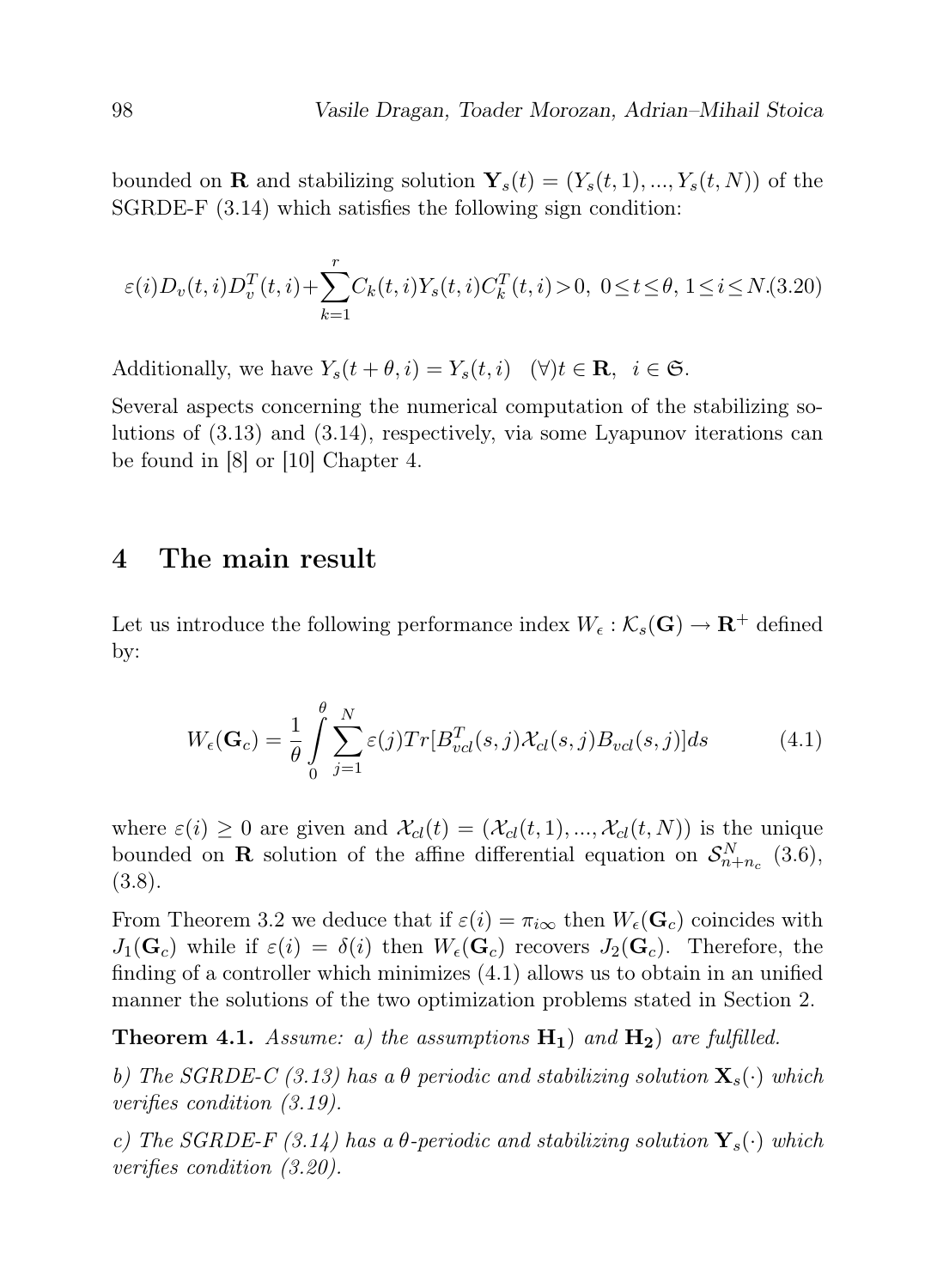Consider the controller  $\tilde{\mathbf{G}}_c^{\epsilon}$  having the state space representation

$$
d\tilde{x}_c(t) = \tilde{A}_{c0}(t, \eta_t)\tilde{x}_c(t)dt + \sum_{k=1}^r \tilde{A}_{ck}(t, \eta_t)\tilde{x}_c(t)dw_k(t) + \tilde{B}_c(t, \eta_t)du_c(t)
$$
  

$$
dy_c(t) = \tilde{C}_c(t, \eta_t)\tilde{x}_c(t)
$$
\n(4.2)

where

$$
\tilde{A}_{ck}(t,i) = A_k(t,i) + B_k(t,i)F_s(t,i) + K_s(t,i)C_k(t,i), \quad 0 \le k \le r
$$
\n
$$
\tilde{B}_c(t,i) = -K_s(t,i), \qquad \tilde{C}_c(t,i) = F_s(t,i). \tag{4.3}
$$

 $F_s(t, i)$  and  $K_s(t, i)$  being constructed as in (3.16), (3.18) respectively. Under the considered assumptions  $\tilde{\mathbf{G}}_c^{\epsilon} \in \mathcal{K}_s(\mathbf{G})$  and  $W_{\epsilon}(\tilde{\mathbf{G}}_c^{\epsilon}) \leq W_{\epsilon}(\mathbf{G}_c)$ , for all  $\mathbf{G}_c \in \mathcal{K}_s(\mathbf{G}).$ 

The minimal value achieved by the cost  $(4.1)$  is

$$
W_{\epsilon}(\tilde{\mathbf{G}}_{c}^{\epsilon}) = \frac{1}{\theta} \int_{0}^{\theta} \sum_{j=1}^{N} \{\varepsilon(j) Tr[B_{v}^{T}(s,j)X_{s}(s,j)B_{v}(s,j)] + Tr[V(s,j)F_{s}(s,j)Y_{s}(s,j)F_{s}^{T}(s,j)V(s,j)]\} ds
$$
\n(4.4)

where

$$
V(s,j) = (D_z^T(s,j)D_z(s,j) + \sum_{k=1}^r B_k^T(s,j)X_s(s,j)B_k(s,j))^{\frac{1}{2}}.
$$
 (4.5)

**Proof.** From (4.3) one sees that  $\tilde{\mathbf{G}}_c^{\epsilon}$  depends upon  $\epsilon$ , via  $K_s(t, i)$ . In the sequel we do not write explicitly the dependence of  $\tilde{\mathbf{G}}_c$  upon the parameter  $\epsilon$ .

To show that  $\tilde{\mathbf{G}}_c \in \mathcal{K}_s(\mathbf{G})$  we consider the linear system of type (2.5) obtained when coupling (4.2), (4.3) to (2.1), taking  $u_c(t) = y(t)$  and  $u(t) =$  $y_c(t)$ .

If  $\tilde{x}_{cl}(t) = (\tilde{x}(t), \tilde{x}_c^T(t))^T$  is the state vector of this system, we perform the change of the state variables as:

$$
\tilde{e}(t) = \tilde{x}(t) - \tilde{x}_c(t).
$$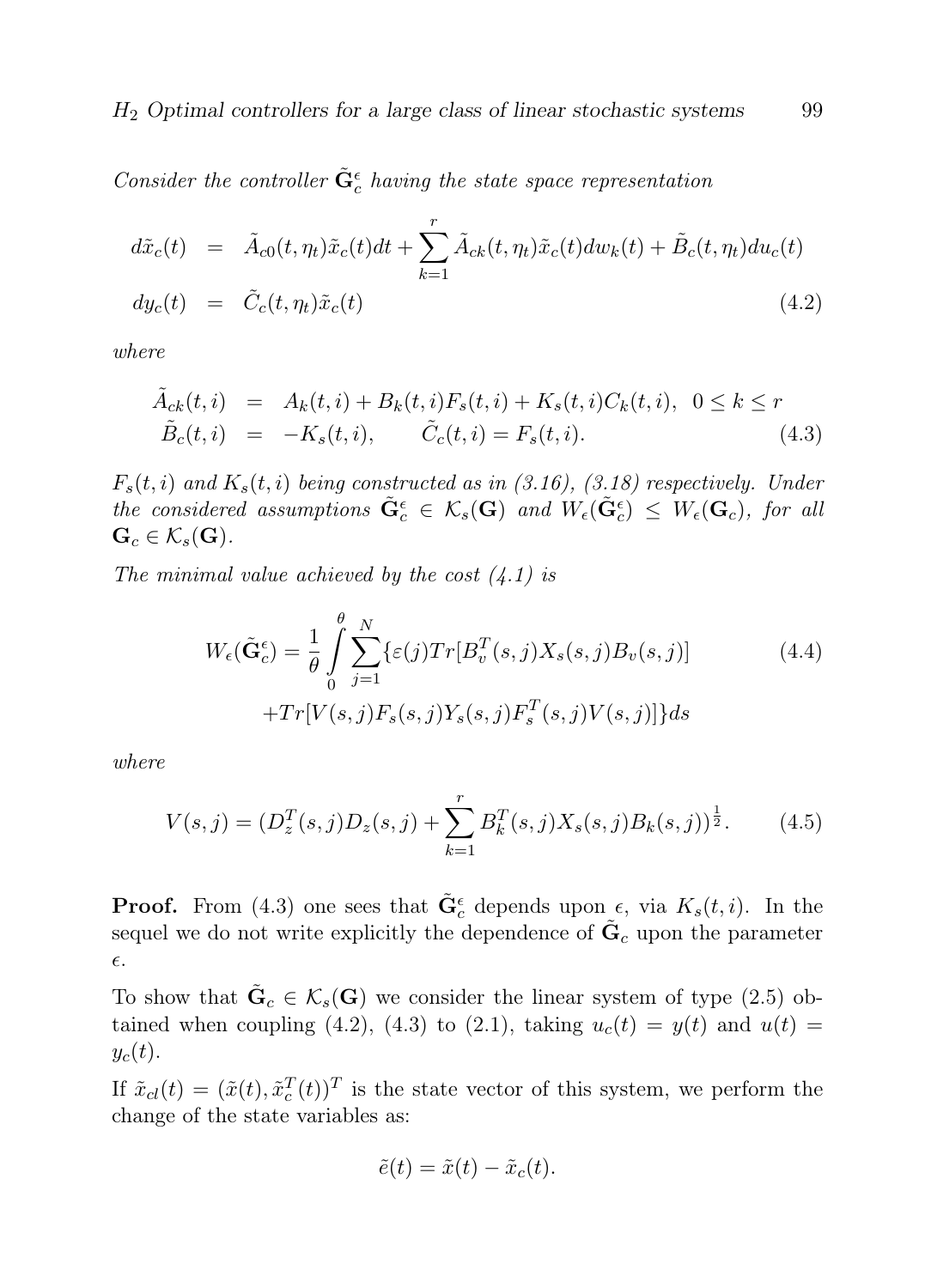Thus, we obtain the system of stochastic differential equations:

$$
d\tilde{x}(t) = [(A_0(t, \eta_t) + B_0(t, \eta_t)F_s(t, \eta_t))\tilde{x}(t) - B_0(t, \eta_t)F_s(t, \eta_t)\tilde{e}(t)]dt + \sum_{k=1}^r [(A_k(t, \eta_t) + B_k(t, \eta_t)F_s(t, \eta_t))\tilde{x}(t) - B_k(t, \eta_t)F_s(t, \eta_t)\tilde{e}(t)]dw_k(t) d\tilde{e}(t) = [A_0(t, \eta_t) + K_s(t, \eta_t)C_0(t, \eta_t)]\tilde{e}(t)dt + \sum_{k=1}^r [A_k(t, \eta_t) + K_s(t, \eta_t)C_k(t, \eta_t)]\tilde{e}(t)dw_k(t)
$$
\n(4.6)

The exponential stability in mean square of the closed loop systems (3.15) and (3.17), respectively, together with Theorem 32, (iii) Chapter 2 in [10] allows us to deduce that the trajectories of (4.6) satisfy:

$$
\lim_{t \to \infty} E[|\tilde{x}(t)|^2 + |\tilde{e}(t)|^2 | \eta_0 = i] = 0
$$

or equivalently,

$$
\lim_{t \to \infty} E[|\tilde{x}_{cl}(t)|^2 | \eta_0 = i] = 0 \tag{4.7}
$$

for all  $1 \leq i \leq N$  and all  $\tilde{x}_{cl}(0) \in \mathbb{R}^{2n}$ .

Further (4.7) together with Theorem 23 in Chapter 2 in [10] lead to

$$
E[|\tilde{x}_{cl}(t)|^2 | \eta_{t_0} = i] \le \beta e^{-\alpha(t - t_0)} |\tilde{x}_{cl}(t_0)|^2
$$

for all  $t \ge t_0 \ge 0$ ,  $\tilde{x}_{cl}(t_0) \in \mathbb{R}^{2n}$ , for some  $\beta > 0$  and  $\alpha > 0$ .

This shows that the controller (4.2), (4.3) is stabilizing. It remains to prove that the controller  $\tilde{\mathbf{G}}_c$  minimizes the cost (4.1). First we rewrite (4.1) in the form

$$
W_{\epsilon}(\mathbf{G}_c) = \frac{1}{\theta} \int_{0}^{\theta} \sum_{j=1}^{N} \varepsilon(j) Tr[B_v^T(s, j) X_s(s, j) B_v(s, j)] ds
$$
  
+ 
$$
\frac{1}{\theta} \int_{0}^{\theta} \sum_{j=1}^{N} \varepsilon(j) Tr[B_{vel}^T(s, j) \hat{X}(s, j) B_{vel}(s, j)] ds
$$
(4.8)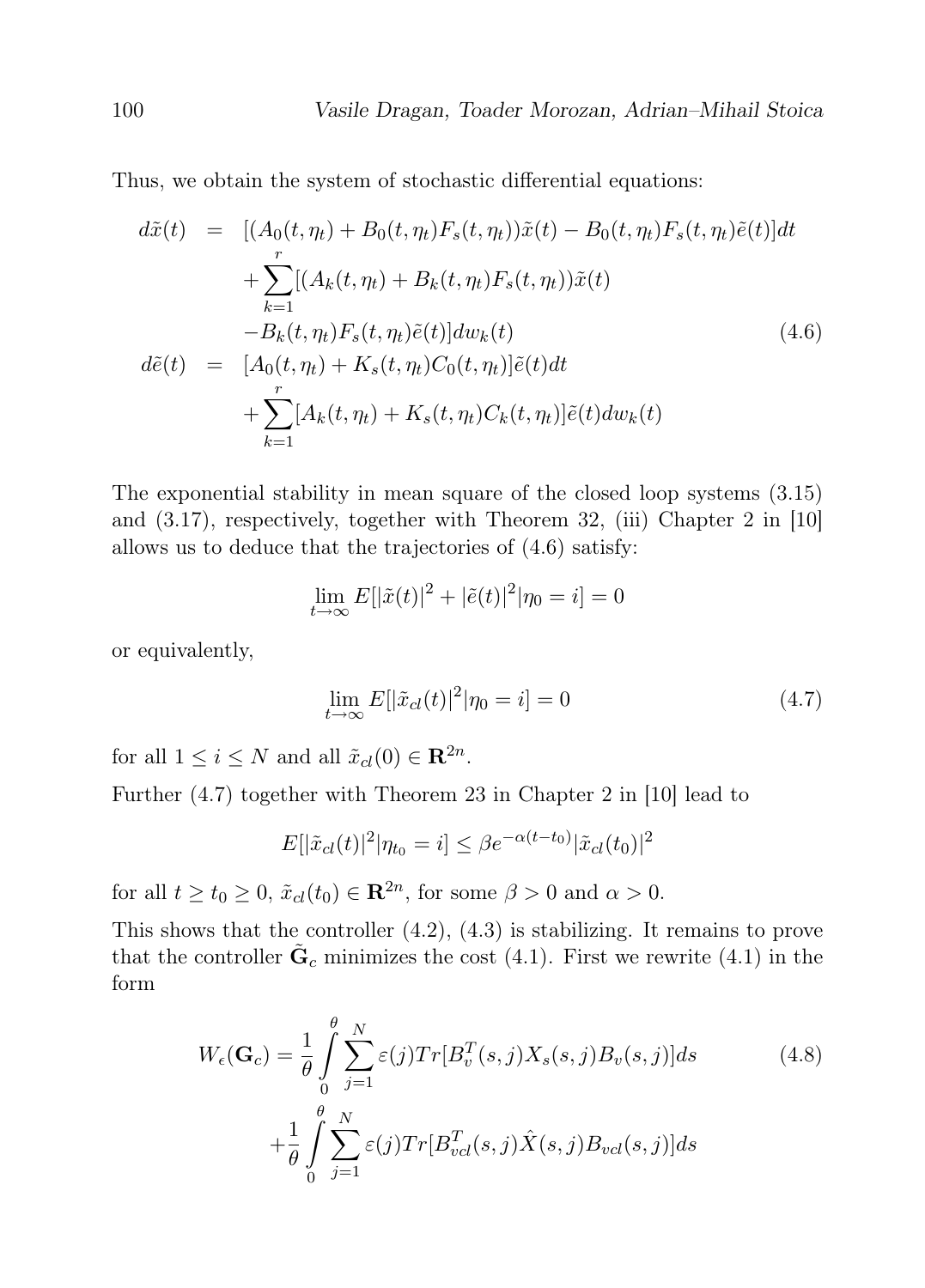for all  $\mathbf{G}_c \in \mathcal{K}_s(\mathbf{G})$ , where  $\hat{X}(t, j) = \mathcal{X}_{cl}(t, j) - diag(X_s(t, j), 0)$ . By direct calculations one obtains that  $t \to \hat{X}(t) = (\hat{X}(t, \cdot), ..., \hat{X}(t, N))$  verifies the affine differential equation

$$
\frac{d}{dt}\hat{\mathbf{X}}(t) + \mathcal{L}_{cl}^*(t)\hat{\mathbf{X}}(t) + \mathbf{\Theta}(t) = 0
$$
\n(4.9)

where  $\mathbf{\Theta}(t) = (\mathbf{\Theta}(t, 1), ..., \mathbf{\Theta}(t, N))$  with

$$
\Theta(t, i) = (\Theta^T(t, i)\Theta(t, i))
$$
  
\n
$$
\Theta(t, i) = V(t, i) (F_s(t, i) -C_c(t, i)).
$$
\n(4.10)

So  $\hat{X}(t, i) \geq 0$ ,  $(\forall)$   $t \in \mathbb{R}, 1 \leq i \leq N$ . Reasoning as in the proof of the equality (3.12), one gets

$$
\sum_{j=1}^{N} \varepsilon(j) Tr[B_{vel}^T(s,j) \hat{X}(s,j) B_{vel}(s,j)] = \sum_{j=1}^{N} Tr[\Theta(s,j) \mathcal{Y}_{cl}^{\varepsilon}(s,j) \Theta^T(s,j)].
$$

This allows us to transform (4.8) as follows:

$$
W_{\epsilon}(\mathbf{G}_c) = \frac{1}{\theta} \int_{0}^{\theta} \sum_{j=1}^{N} \varepsilon(j) Tr[B_v^T(s, j) X_s(s, j) B_v(s, j)] ds
$$
  
+ 
$$
\frac{1}{\theta} \int_{0}^{\theta} \sum_{j=1}^{N} Tr[\Theta(s, j) \mathcal{Y}_{cl}^{\epsilon}(s, j) \Theta^T(s, j)] ds.
$$

Further, we write

$$
W_{\epsilon}(\mathbf{G}_c) = \tilde{\mu} + \frac{1}{\theta} \int_{0}^{\theta} \sum_{j=1}^{N} Tr[\Theta(s,j)\hat{\mathcal{Y}}(s,j)\Theta^T(s,j)]ds \qquad (4.11)
$$

where we denote by

$$
\tilde{\mu} = \frac{1}{\theta} \int_{0}^{\theta} \sum_{j=1}^{N} \{ \varepsilon(j) Tr[B_v^T(s, j) X_s(s, j) B_v(s, j)] + Tr[V(s, j) F_s(s, j) Y_s(s, j) F_s^T(s, j) V(s, j)] \} ds
$$
\n(4.12)

and  $\hat{Y}(s, j) = \mathcal{Y}_{cl}^{\epsilon}(s, j) - diag(Y_s(s, j), 0).$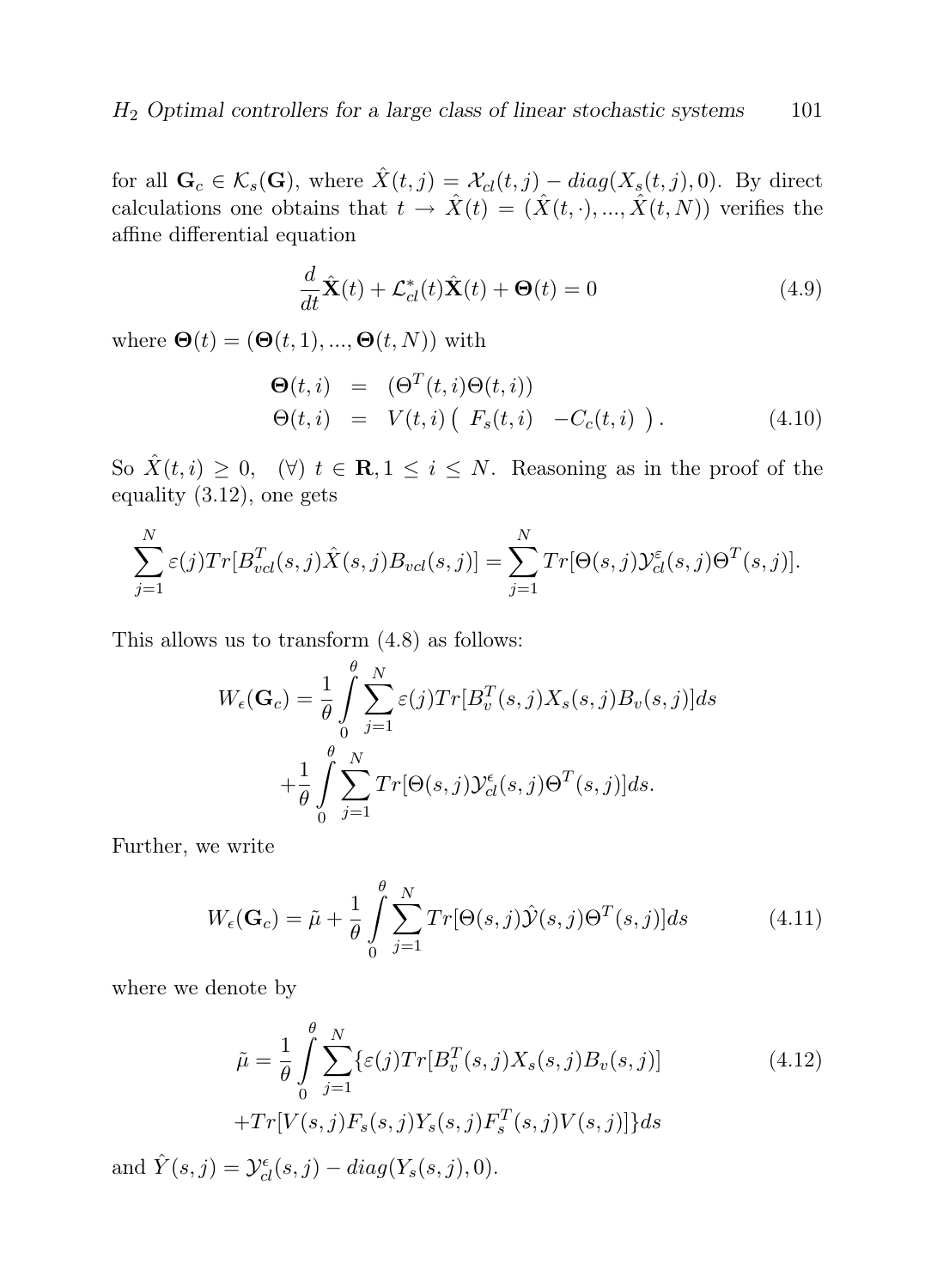By direct calculations one obtains that  $t \to \hat{\mathbf{Y}}(t) = (\hat{Y}(t, 1), ..., \hat{Y}(t, N))$  is a bounded solution of the affine differential equation on  $\mathcal{S}_{n+n_c}^N$ :

$$
\frac{d}{dt}\hat{\mathbf{Y}}(t) = \mathcal{L}_{cl}(t)\hat{\mathbf{Y}}(t) + \mathbf{\Psi}(t)
$$
\n(4.13)

where  $\Psi(t) = (\Psi(t, 1), ..., \Psi(t, N))$  with

$$
\Psi(t, i) = \Psi(t, i)\Psi^{T}(t, i)
$$
\n
$$
\Psi(t, i) = \begin{pmatrix} K_{s}(t, i) \\ -B_{c}(t, i) \end{pmatrix} \hat{V}(t, i)
$$
\n
$$
\hat{V}(t, i) = (\varepsilon(i)D_{v}(t, i)D_{v}^{T}(t, i) + \sum_{i=1}^{r} C_{k}(t, i)Y_{s}(t, i)C_{k}^{T}(t, i))^{\frac{1}{2}}.
$$
\n(4.14)

$$
\hat{V}(t,i) = (\varepsilon(i)D_v(t,i)D_v^T(t,i) + \sum_{k=1} C_k(t,i)Y_s(t,i)C_k^T(t,i))^{\frac{1}{2}}.
$$

Applying Theorem 4.9 in [9] to the equation (4.13), (4.14) we deduce that

$$
\hat{Y}(t,i) \ge 0\tag{4.15}
$$

for all  $t \in \mathbf{R}, 1 \leq i \leq N$  and for all  $\mathbf{G}_c \in \mathcal{K}_s(\mathbf{G})$ .

From (4.12) one sees that  $\tilde{\mu}$  does not depend upon the controller  $\mathbf{G}_c$ . Moreover, from (4.11) and (4.15) we deduce that

$$
W_{\epsilon}(\mathbf{G}_c) \ge \tilde{\mu} \tag{4.16}
$$

for all  $\mathbf{G}_c \in \mathcal{K}_s(\mathbf{G})$ . To complete the proof we have to show that in (4.16) the equality takes place if  $\mathbf{G}_c = \tilde{\mathbf{G}}_c$ . To this end let us remark that in the case of the controller  $\tilde{\mathbf{G}}_c$  we have

$$
\Theta(s,j)\hat{Y}(s,j)\Theta^{T}(s,j) = V(s,j)F_{s}(s,j)\mathcal{J}\hat{Y}(s,j)\mathcal{J}^{T}F_{s}^{T}(s,j)V(s,j) =
$$
  
=  $V(s,j)F_{s}(s,j)Z_{11}(s,j)F_{s}^{T}(s,j)V(s,j)(4.17)$ 

where  $\mathcal{J} = (I_n - I_n)$  and  $Z_{11}(s, j)$  is the 11-block of the matrix  $Z(t, j) =$  $T\hat{\mathcal{Y}}(s, j)T^T$ , with  $\mathcal{T} = \begin{pmatrix} I_n & -I_n \\ 0 & I_n \end{pmatrix}$  $0 \t I_n$ . One obtains the equation

$$
\frac{d}{dt}Z(t,i) = \hat{A}_0(t,i)Z(t,i) + Z(t,i)\hat{A}_0^T(t,i) + \sum_{k=1}^r \hat{A}_k(t,i)Z(t,i)\hat{A}_k^T(t,i)(4.18) + \sum_{j=1}^N q_{ji}Z(t,j) + \mathcal{T}\Psi(t,i)\Psi^T(t,i)\mathcal{T}^T
$$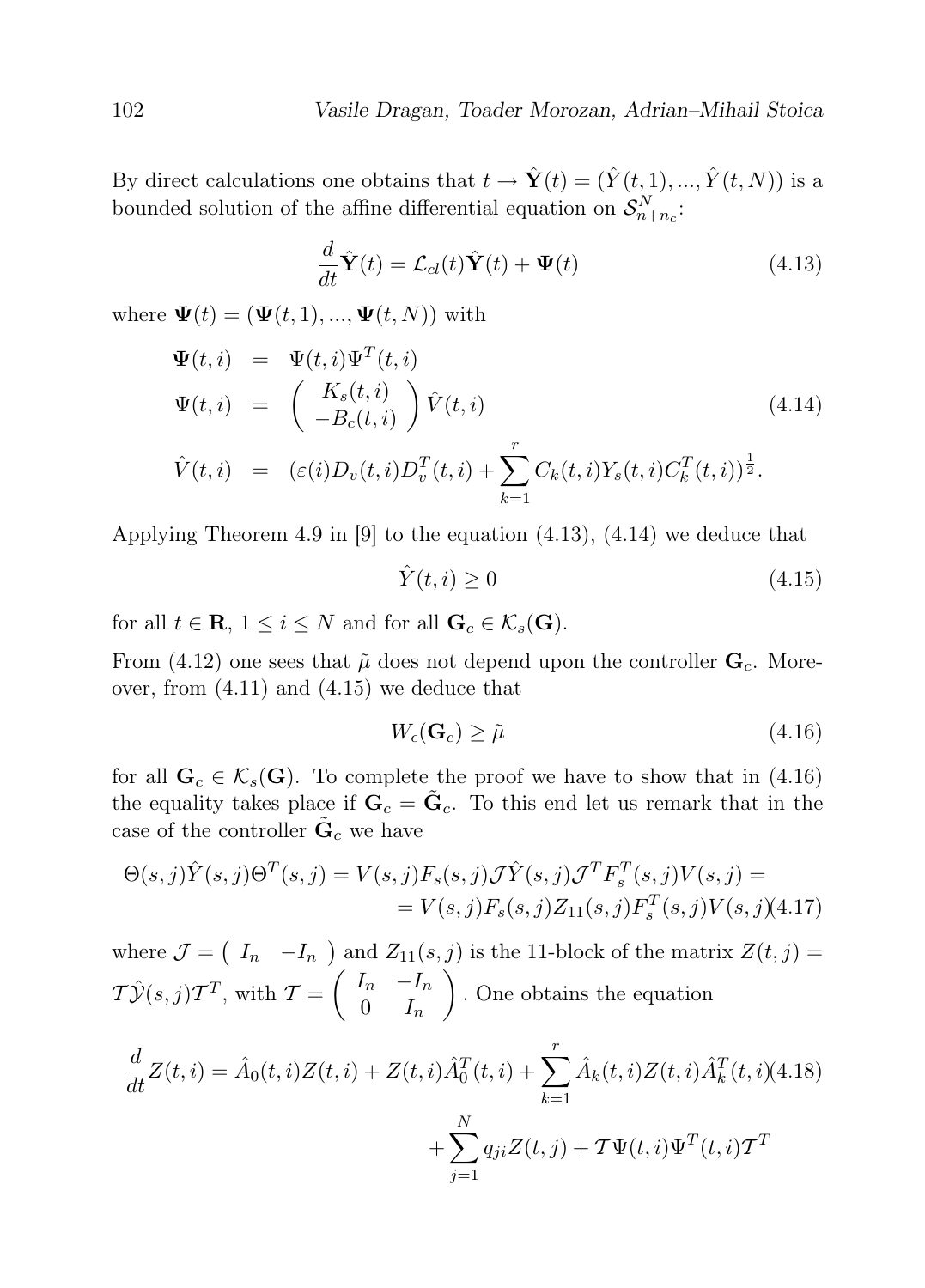where  $\hat{A}_k(t,i) \in \mathbf{R}^{2n \times 2n}$ ,  $\hat{A}_k(t,i) = \mathcal{T} \tilde{A}_{kcl}(t,i) \mathcal{T}^{-1}$ ,  $\tilde{A}_{kcl}(t,i)$  being constructed via  $(2.4)$  using  $(4.3)$ . Taking the  $(1,1)$ -block of  $(4.18)$  one obtains that  $t \to (Z_{11}(t,1),...,Z_{11}(t,N))$  is a bounded solution of the differential equation on  $\mathcal{S}_n^N$ :

$$
\frac{d}{dt}Z_{11}(t,i) = (A_0(t,i) + K_s(t,i)C_0(t,i))Z_{11}(t,i) \n+ Z_{11}(t,i)(A_0(t,i) + K_s(t,i)C_0(t,i))^T \n+ \sum_{k=1}^r (A_k(t,i) + K_s(t,i)C_k(t,i))Z_{11}(t,i)(A_k(t,i) \n+ K_s(t,i)C_k(t,i))^T + \sum_{j=1}^N q_{ji}Z_{11}(t,j), \quad 1 \le i \le N
$$
\n(4.19)

Having in mind the fact that  $K_s(t, i)$  is the stabilizing injection associated to the stabilizing solution  $\mathbf{Y}_s(\cdot)$  of SGRDE-F (3.14) we conclude that (4.19) admits a unique bounded on **R** solution. Hence  $Z_{11}(t, i) = 0$  for all  $t \in \mathbf{R}$ ,  $1 \leq i \leq N$ . So, we deduce that in (4.16) we have equality if  $\mathbf{G}_c = \tilde{\mathbf{G}}_c$ . This completes the proof.

**Remark 4.1.** In the special case  $N = 1$ ,  $A_k(t, 1) = 0$ ,  $B_k(t, 1) = 0$ ,  $C_k(t, 1) = 0, 1 \leq k \leq r, t \in \mathbb{R}$  the optimal controller (4.2), (4.3) reduces to the well known Kalman filter (see e.g. [20]).

## References

- [1] S. Bitanti, P. Colaneri, Periodic Systems, Filtering and Control, Springer Verlag, London, 2009.
- [2] W.P.Blair jr, D.D. Sworder, Continuous time regulation of a class of econometric models, IEEE Trans Systems Man Cybernet, 1975, 5, 341-346.
- [3] O.L.V. Costa, J.B.R. do Val, J.C. Geromel, Continuous time state feedback  $H_2$  control of Markovian jump linear systems via convex analysis, Automatica, 35, pp.259-268, 1999.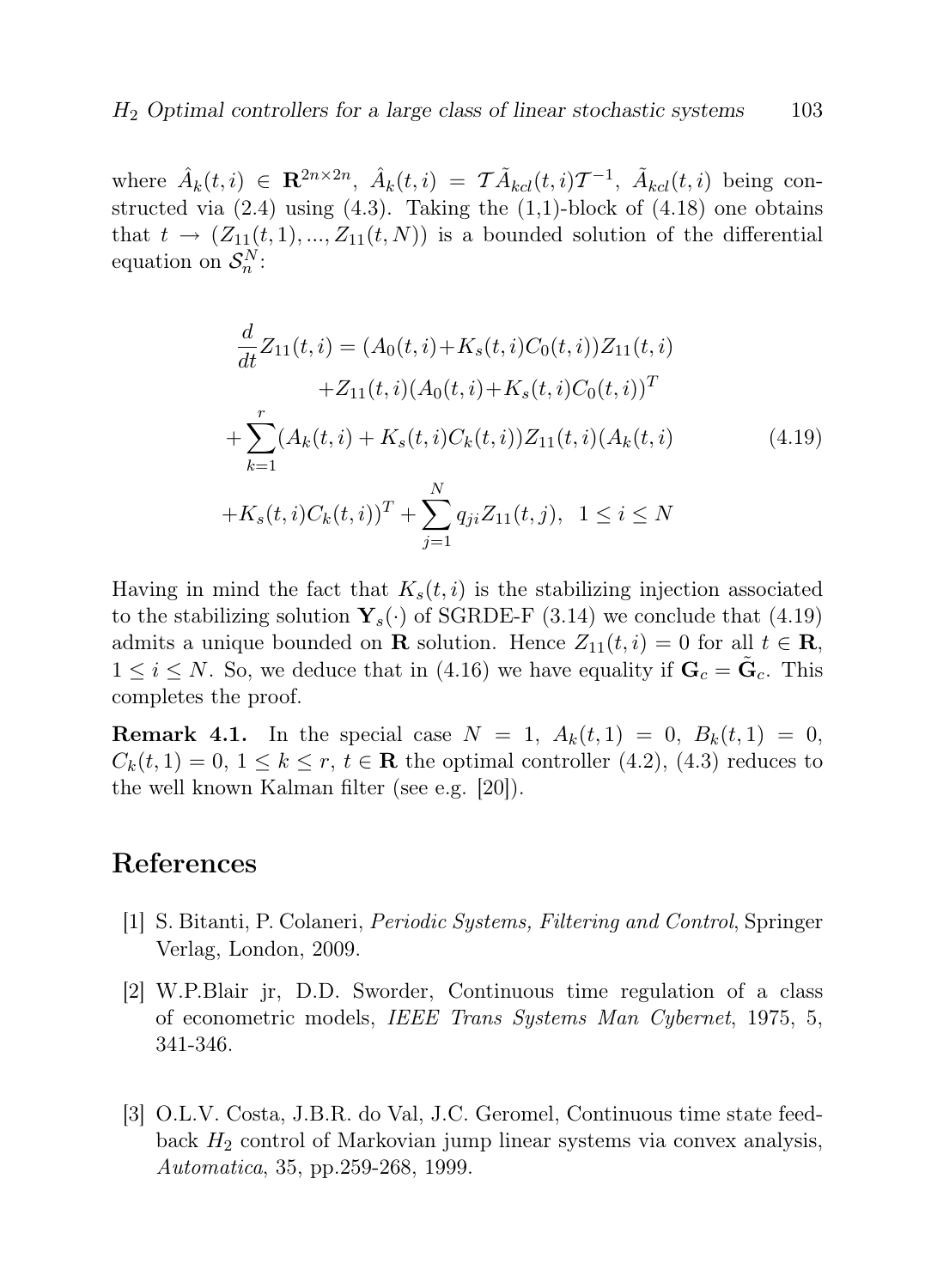- [4] G. DaPrato, A. Ichikawa, Quadratic control for linear time varying systems, SIAM J. Control Optimiz., 28, pp 359-381, 1990.
- [5] J.L.Doob, Stochastic processes,John Weley, New York, 1967.
- [6] V. Dragan, A. Halanay, T. Morozan, Optimal stabilizing compensator for linear systems with state-dependent noise, Stochastic Analysis and Appl., (1992), vol. 10, nr. 5, 557-573.
- [7] V. Dragan, T. Morozan, A. Stoica, H2 optimal control for linear stochastic systems, Automatica, (2004), vol. 40, 7, 1103- 1113.
- [8] V. Dragan, T. Morozan, Stochastic H2 Optimal Control for a Class of Linear Systems with Periodic Coeścients, European Journal of Control, (2005), 6, 11, 619-631.
- [9] V. Dragan, T. Damm, G. Freiling and T. Morozan, Differential equations with positive evolutions and some applications, Result. Math., (2005), 48, 206-236.
- [10] V. Dragan, T. Morozan and A.M. Stoica, Mathematical methods in robust control of linear stochastic systems, Springer, New York, 2006.
- [11] D.P.De Farias, J.C. Geromel, J.B.R.do Val, O.L.V. Costa, Output feedback control of Markov jump linear systems in continuous -time, IEEE Trans. on Automatic Control, 45, pp. 944-949, 2000.
- [12] El- Ghaoui, State feedback control of systems with multiplicative noise via linear matrix inequalities , Syst. Control Letters, 1995, 24, 223-228.
- [13] X. Feng, K.A.Loparo, Y.Ji, H.J. Chizeck, Stochastic stability properties of jump linear systems, IEEE Trans Autom Control, 1992, 37, 58-53.
- [14] A. Friedman, Stochastic differential equations and applications, vol.1, Academic Press, New York, 1971.